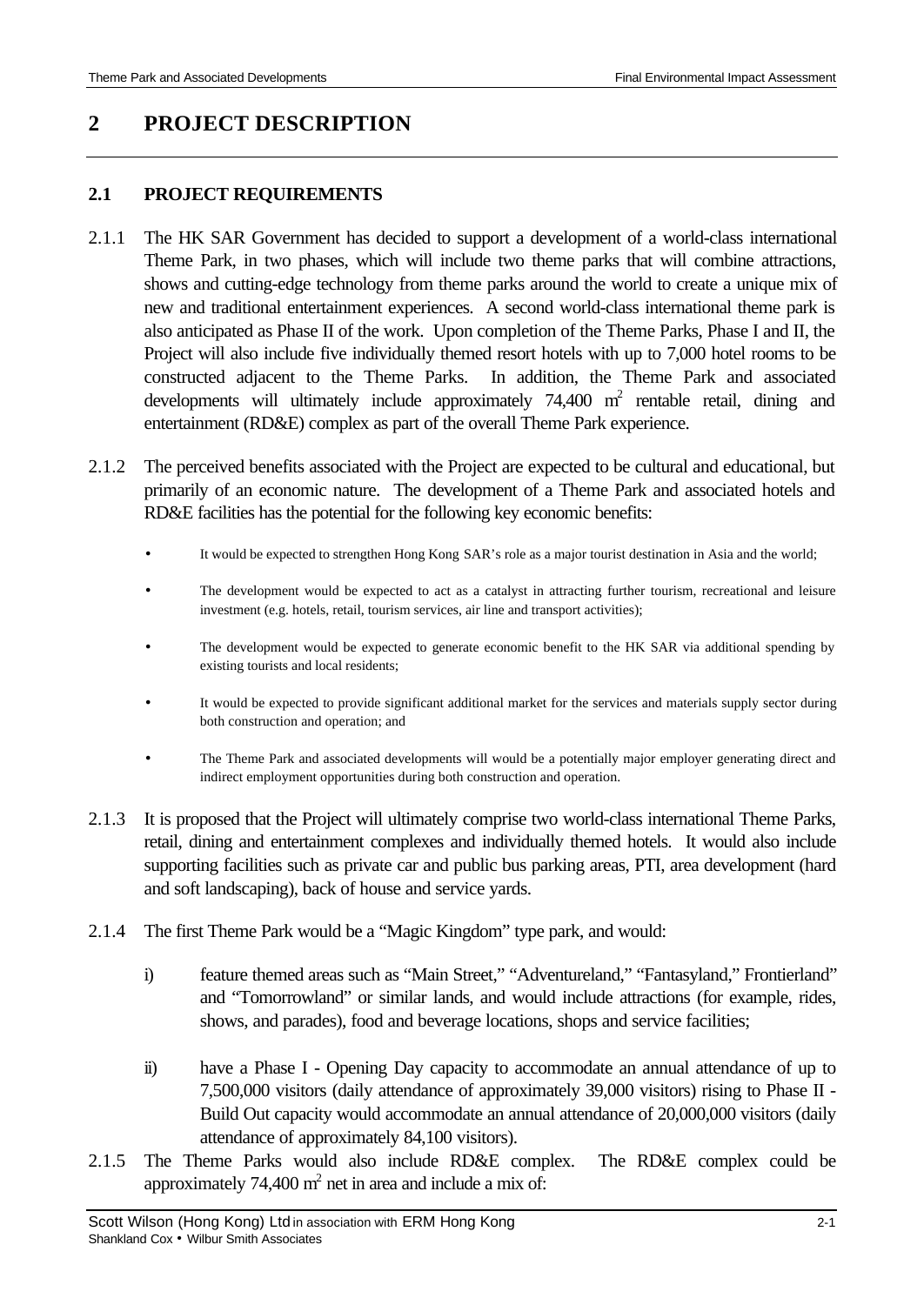- i) retail shops selling unique merchandise;
- ii) dining restaurants in a range of serving styles (mainly table service, but also including counter service, etc.) serving a variety of food and drink (including alcoholic beverages);
- iii) entertainment including, for example, motion picture theaters and venues offering live entertainment;
- iv) area development, street furnishings and entertainment complementing the overall atmosphere of the RD&E complex.
- 2.1.6 The venues within the RD&E complex are contemplated to be operated in part by Hongkong International Theme Parks Limited (HKITP) (the company jointly owned by the HKSAR Government and the Walt Disney Company) and in part by third-party operators. In RD&E complexes typically found at other world-class international theme park locations, each venue has a theme and is carefully chosen from candidates identified world-wide to achieve an entertaining mix and meet the tastes of guests from the local and tourist markets.
- 2.1.7 Ultimately five or more individually themed hotels would be built with an aggregate of approximately 7,000 rooms in the economy to luxury categories, and would include convention facilities.
- 2.1.8 The Theme Park development concept is to transport guests into a world of imagination, fantasy and adventure bringing together the best of the rides, shows and attractions from major international theme parks around the world. The Theme Park supported by its associated infrastrucures and facilities included in this Project is expected to become a core tourist attraction in the Hong Kong SAR.

## **2.2 PROJECT FACILITIES OVERVIEW**

2.2.1 The proposed Project involves the construction of a two phase world-class international Theme Park together with its related developments and supporting infrastructure and services. The key elements of the Project are as follows:

### *Land Reclamation*

- Reclamation of about 280 ha of land within Penny's Bay using marine sand fill and public filling materials and the construction of about 3.3 km of vertical and sloping seawall; this area will be primarily for the theme park and associated facilities and services;
- Reclamation of about 10 ha of land at Yam O, on North Lantau using public filling materials/ marine sand fill, and the construction of about 0.7 km seawall to retain the fill. This area will be required for the construction of part of the Road P2 and the temporary PTI at Yam O;

## *Theme Park, Retail, Dining and Entertainment and Hotels Development*

• Phased development of a 180 ha Theme Park (including rides, shows and attractions) retail, dining and entertainment facilities (RD&E), and hotels up to 7,000 rooms by the built out of Phase II of the Theme Park; and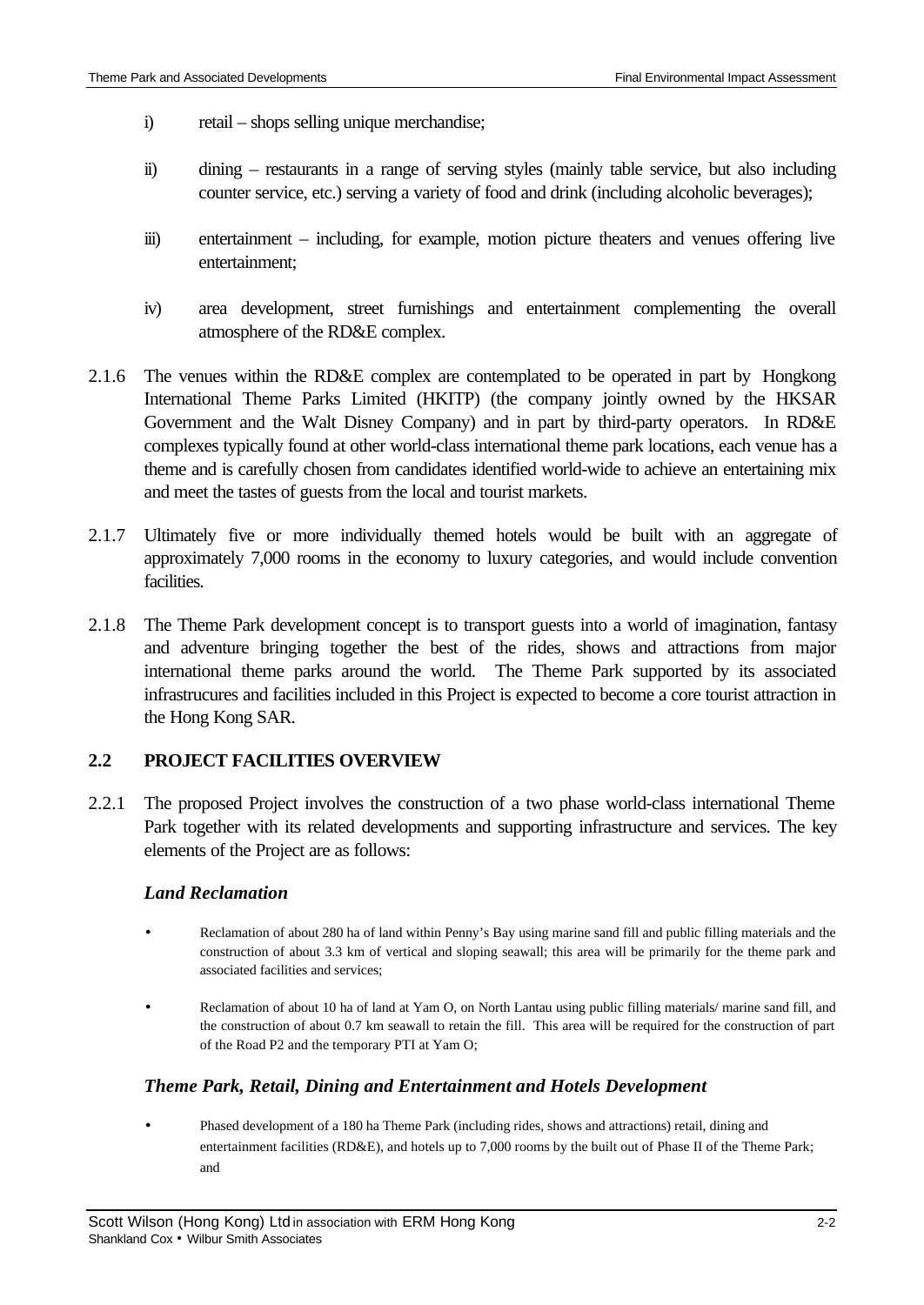• An approximately 32 ha Water Recreation Centre with a 12 ha artificial lake and associated amenities (including car park, access roads, footpaths, trail and boating centre and landscaping) to provide both secondary contact water recreational activities and irrigation functions, together with de-silting and pumping facilities.

#### *Permanent Transportation Infrastructure*

- Permanent new roads comprising:
	- a) A section of Chok Ko Wan Link Road (Expressway Standard about 1.5 km long) dual three lanes from the existing Yam O Interchange to the proposed Penny's Bay roundabout (located to the west of the existing China Light and Power (CLP) Penny's Bay Gas Turbine Plant (GTP) (see *Section 1.4)*;
	- b) Road P2 (Primary Distributor) together with an access road at Yam O to connect the proposed Yam O rail station to the Theme Park Phase II roundabout . The proposed Road P2 will be dual two lanes and of about 4 km long with 4 roundabouts (part of the proposed road works will be accommodated on the proposed reclamation of about 10 ha at Yam O);
	- c) A 3.5 km long Resort Road (District Distributor), namely D1 and D2, around the proposed Theme Park (*Figure 2.9b*); and
	- d) A central pedestrian walkway located between the two theme parks through the Retail, Dining and Entertainment complexes (about 800 m long).
- A new 3.6 km long rail line (Penny's Bay Rail Link) partly in a tunnel (850 m) from the Tung Chung Line at Yam O to the Theme Park (new stations at Yam O and the Theme Park (Penny's Bay Rail Station) will also be provided) (see *Annex M*);
- Two public parking areas at Penny's Bay;
- A Public Transport Interchange (PTI) for the Theme Park close to the Penny's Bay Rail Station and a temporary PTI at Yam O Rail Station;
- Two ferry piers on the southern waterfront to provide an alternative transport mode via direct marine access to the Theme Park. It is understood that CED, as an environmental initiative, have previously committed that the Theme Park ferry pier fenders will use fabric fenders instead of tropical hardwood fenders; and
- A separate service quay along the seawall to be used for service and deliverables, as described above, any fenders required will use fabric fenders instead of tropical hardwood fenders.

### *General Services Infrastructure and Associated Works*

- An approximately 15 km long stormwater drainage system comprising an open channel of about 30 m width (west of the Theme Park and associated developments), box culverts and pipelines discharging to sea;
- A sewerage network including pumping station(s), sewage chamber(s) and wells together with the associated sewers and pumping mains;
- Essential facilities for the operation of the Theme Park including pipelines for fresh, salt and irrigation water supply and utility services;
- Road side buffers, berms, landscaping and slope stabilisation works; and
- Police, fire service and ambulance facilities.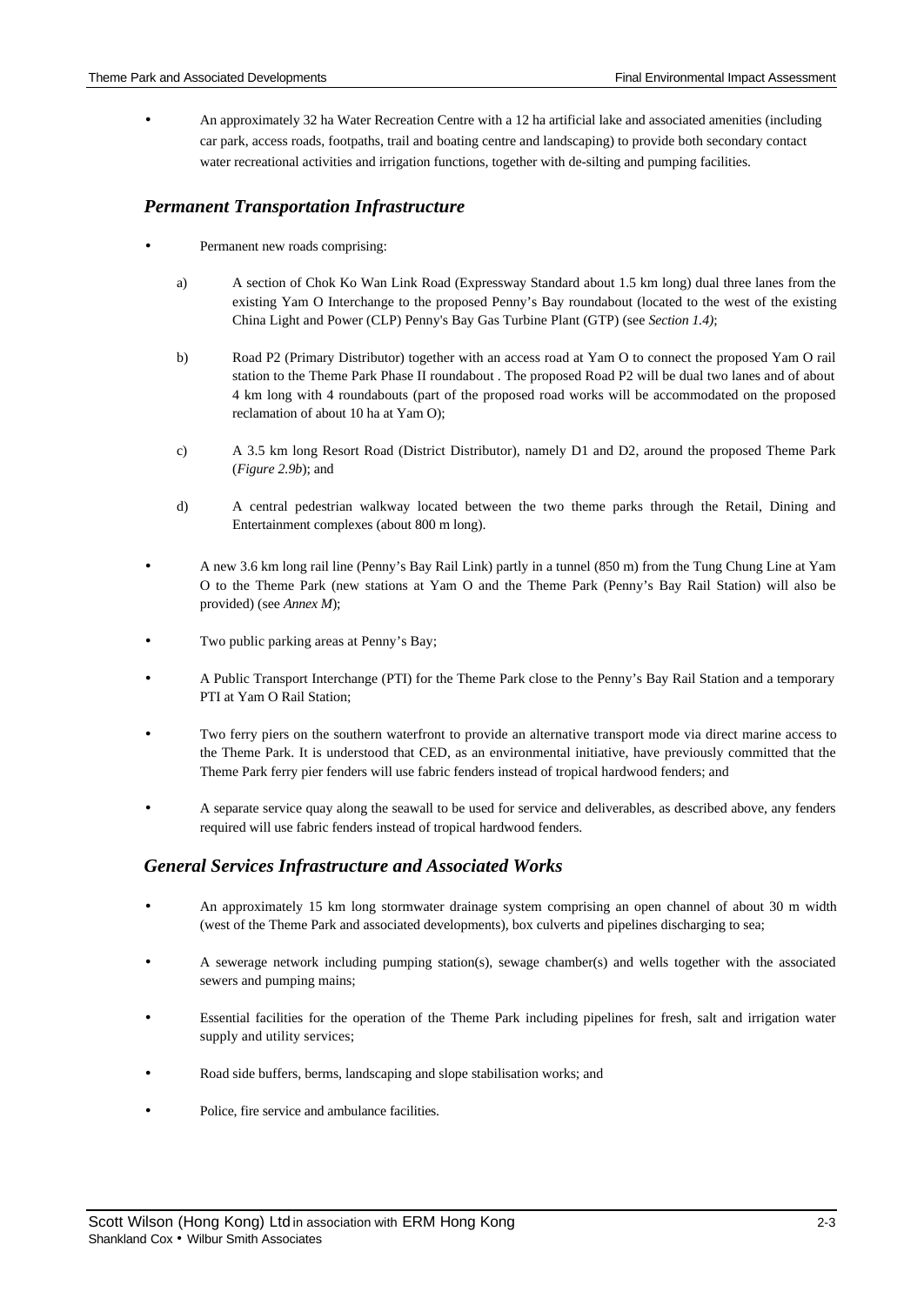### **2.3 EIA ORDINANCE REQUIREMENTS AND DESIGNATED PROJECTS**

2.3.1 The proposed Project comprises a number of individual elements which are classified as Designated Projects (DPs) under Schedule 2, Part I of the EIAO; DPs require an EIA and Environmental Permit (EP) before their construction and operation. In accordance with Clause 3.8.11 of the Study Brief, the DPs that have been identified are presented in *Table 2.3a*.

| <b>Schedule 2, Part I</b>                                                    | <b>Description</b>                                                                                                                                                                               | <b>Part I of Schedule 2 EIAO</b> |
|------------------------------------------------------------------------------|--------------------------------------------------------------------------------------------------------------------------------------------------------------------------------------------------|----------------------------------|
| Category                                                                     |                                                                                                                                                                                                  | <b>Reference</b>                 |
| A - Roads, Railways and<br>Depots                                            | Approx 1.5 km section of Chok Ko Wan Link<br>Road (Expressway Standard)<br>Approx 4 km long Road P2 (Primary Distributor)<br>Approx 3.5 km long Resort Road D1 and D2<br>(District Distributor)  | A.1<br>A.1<br>A.1                |
|                                                                              | Approx 3.6 km Penny's Bay Rail Link and its 2<br>associated stations (including 850 m of tunnel)                                                                                                 | A.2, A.4 and A.7                 |
| C - Reclamation, Hydraulic<br>and Marine Facilities.<br>Dredging and Dumping | Penny's Bay Reclamation (about 280 ha) using<br>marine sand fill and public filling materials;<br>A 10 ha reclamation at Yam O<br>٠                                                              | C.1, C.2, C.11 and C.12<br>C.1   |
| I - Waterways and Drainage<br>Works                                          | Approx 12 ha artificial lake within the Water<br><b>Recreation Centre</b><br>Eastern stormwater drainage culvert (discharges<br>within 300 m of the existing Pa Tau Kwu<br>archaeological site). | I.2 and $O.8$<br>$I(1(b)$ (ii)   |
| <b>O</b> - Tourist and Recreational<br>Developments                          | The Theme Park (Phases I and II) and associated<br>developments with an area of about 180 ha                                                                                                     | O.8                              |

**Table 2.3a - Schedule 2 Designated Projects**

*2.3.2* Therefore, the Project comprises of a total 9 Designated Projects, which are shown in *Figure 2.3a*.

## **2.4 SITE LOCATION AND HISTORY**

### **SITE LOCATION**

- 2.4.1 The proposed Theme Park development and its associated infrastructure will be located in and adjacent to Penny's Bay on North Lantau as shown on *Figure 2.4a*. The Project Boundary and location of key proposed facilities are also shown.
- 2.4.2 To the north of the site is Yam O Wan and the North Lantau Highway. To the south of the site is Peng Chau Island; Discovery Bay, a residential community on Lantau Island, is located to the west south-west of the boundary. The Hong Kong International Airport is approximately 11 km to the west and Hong Kong central is approximately 15 km to the east. *Figures 2.4b* shows the Theme Park location contextually.

### **SITE AND PROJECT HISTORY**

2.4.3 The proposed Project site and its general environs fall within the Draft Northeast Lantau Outline Zoning Plan (OZP) (S/I-NEL/5) gazetted in August 1999. The majority of the Project site and its surroundings are currently undeveloped with no residential areas within 2 km of the nearest site boundary.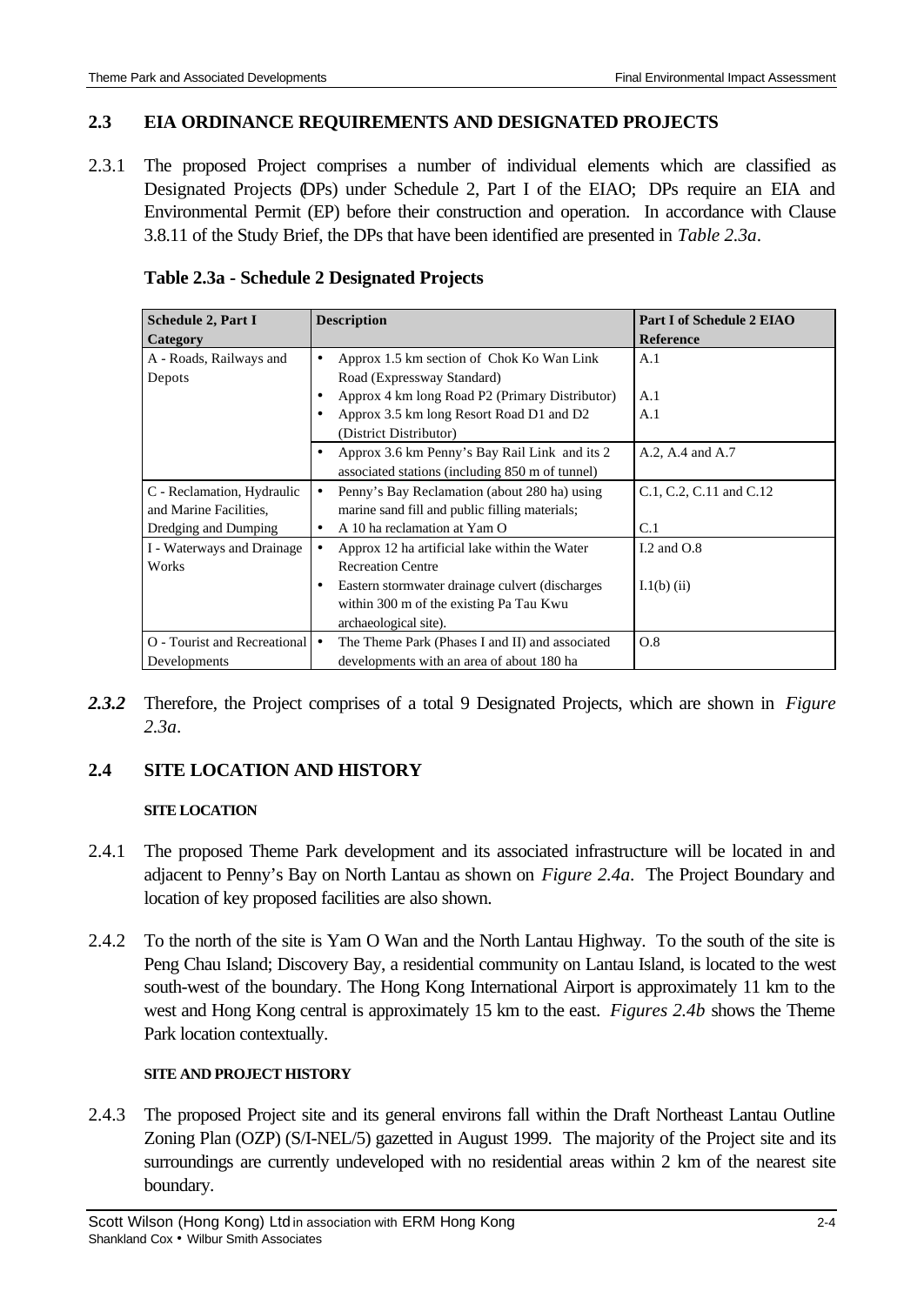- 2.4.4 An existing shipyard (Cheoy Lee Shipyard) currently occupies a 19 ha plot of land within the proposed Project site in inner Penny's Bay (see *Figure 2.4a*). The shipyard commenced operations in the 1960's and is primarily involved in the construction and repair of glass fibre reinforced plastic yachts, boats and steel ships (the decommissioning of this shipyard will be the subject of a separate future Schedule 2 EIA study to be commissioned by CED).
- 2.4.5 An existing CLP GTP is located on the eastern shore of Penny's Bay (*Figure 2.4c*). This GTP was commissioned in 1992 with a generating capacity of 300 MW which serves as a peak load and emergency back-up facility for the airport, Tung Chung and the future developments along NLH and the Project Area. There are three chimneys with a stack height of 50 m at the GTP.
- 2.4.6 There are two known archaeological sites within the Project Boundary: the Ta Shui Wan Wan Tuk and Chok Ko Wan sites. The Ta Shui Wan - Wan Tuk site was partially modified by the construction of the Cheoy Lee Shipyard and the Yam O Interchange. The Chok Ko Wan site has been modified by construction of the Penny's Bay GTP (see *Section 11*).
- 2.4.7 The proposed Theme Park Development will be located in Penny's Bay which was originally earmarked for container terminals (CT10 and CT11) under the Lantau Port and Western Harbour Development Studies conducted in 1993.
- 2.4.8 A number of EIA Studies have confirmed the feasibility of the Penny's Bay reclamation and devised mitigation measures. The EIA reports that have been previously endorsed by Environmental Pollution Advisory Committee (EPCOM) and Advisory Council on the Environment (ACE) are as follows:
	- i. *Lantau Port and Western Harbour Development (LAPH) Studies (1993) Final Report, Volume III, EIA Report,* CED, (EIA-021/BC) endorsed by the EPCOM on 7 June 1993;
	- ii. *Lantau Port Development Stage 1 Container Terminals 10 and 11 Ancillary Works (Design) EIA Final Report,* CED, 1994 (EIA-049BC) endorsed by the ACE with conditions on 20 February 1995;
	- iii. *Lantau Port Development Stage 1 Container Terminals 10 and 11 Preliminary Design, Final Report, Volume 2, Container Terminal EIA,* CED 1995 (EIA-057BC) endorsed by ACE with conditions on 20 February 1995; and
	- iv. *Lantau Port Development Stage 1 Design of Reclamation and Edge Structures for Container Terminals 10 and 11 and Back-up Areas*, EIA Final Report, CED, 1995 (EIA-073/BC) endorsed by ACE with conditions on 18 December 1995.
- 2.4.9 The subsequent LAPH studies confirmed the feasibility of North-East Lantau for port development as recommended in PADS. Based on the findings and recommendations of LAPH, the first version of an outline zoning plan (OZP) with port development as the main development theme for North-East Lantau was gazetted under the Town Planning Ordinance in March 1995 with subsequent minor amendments carried out in 1996 and 1998 (North-East Lantau Port OZP), as shown in *Figure 2.4d*.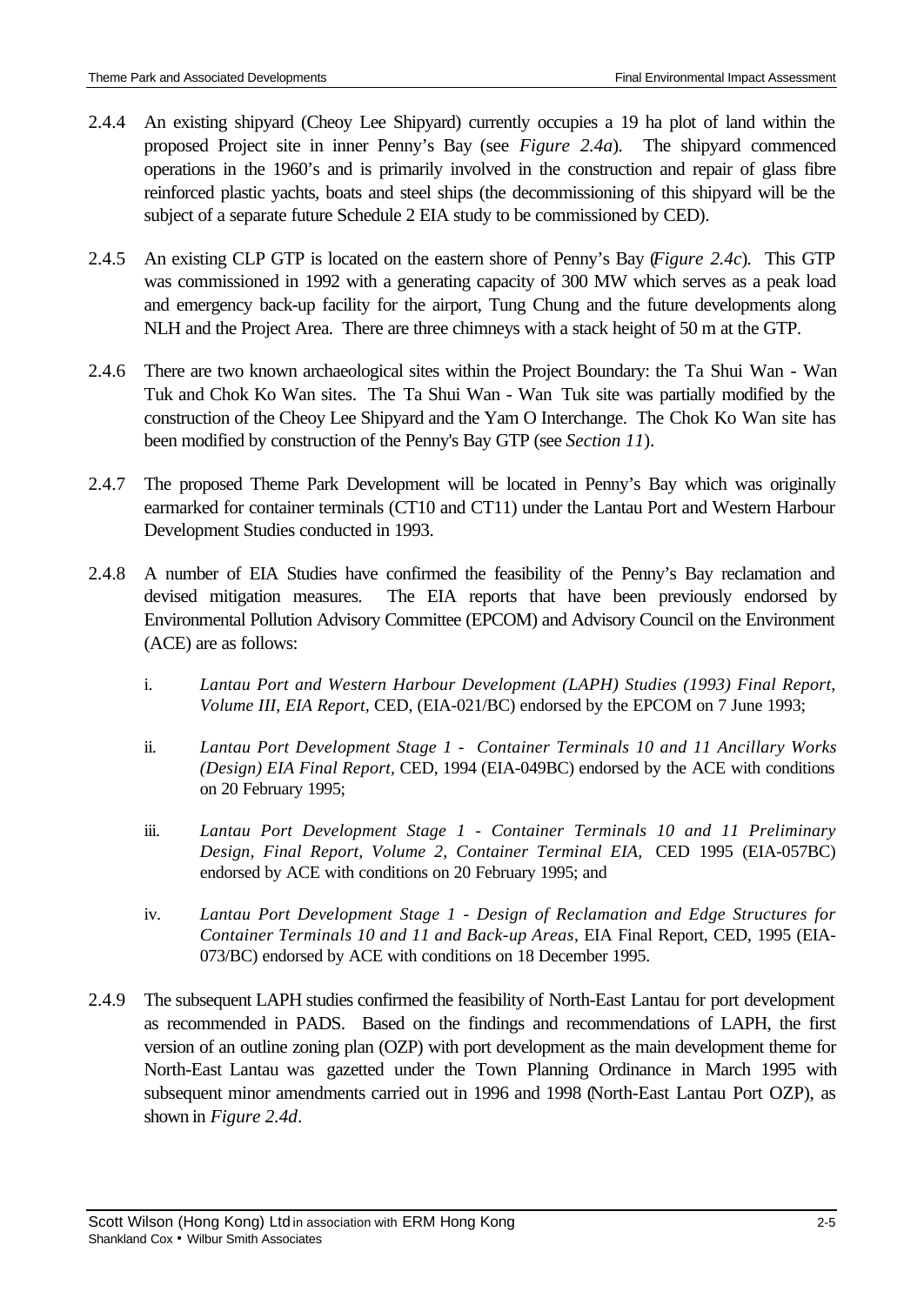- 2.4.10 The 1995 Visitor and Tourism Study commissioned by the Hong Kong Tourist Association in conjunction with the Planning Department identified the potential for a tourism corridor along the north shore of Lantau Island.
- 2.4.11 The 1997/98 Port Cargo Forecast (PCF) indicated that there is a general slowdown of the growth rate of cargo throughput in Hong Kong. On the basis of such findings, the planned development programme for port facilities has been subsequently reviewed.
- 2.4.12 The 1998 Territorial Development Strategy Review (TDSR) identified North-East Lantau as having potential for a range of other land uses, such as tourism/recreation, housing, business estate and major transport interchange. As a follow up to the TDSR, an integrated planning and engineering feasibility study was initiated by the CED in June 1998 known as the Northshore Lantau Development Feasibility Study (NLDFS); see *Section 1.4* of this EIA Report.
- 2.4.13 In March 1999, the Financial Secretary announced that the Administration was in the process of negotiation with The Walt Disney Company with a view to determining whether a Disney project could be brought to fruition in Hong Kong.
- 2.4.14 The Committee on Planning and Land Development (CPLD), after considering initial findings of the NLDFS, agreed that the land use proposals for North-East Lantau should be drawn up on the basis of the tourism/ recreation development theme, with an intention to translate North-East Lantau into a "Tourist Paradise" comprising a world-class theme park and a range of other compatible tourist attractions.
- 2.4.15 The findings of NLDFS and a preliminary outline development plan (PODP) were presented to the Town Planning Board in July 1999 and it was agreed that the PODP was a suitable basis for the revision of the previous North-East Lantau Port OZP.
- 2.4.16 The land use of the proposed Project site was thus revised to include a theme park and related resort development in accordance with the draft North-East Lantau OZP (S/I-NEL/5) which was gazetted in August 1999 (see *Figure 2.4e*). In parallel, the Penny's Bay reclamation was gazetted under the Foreshore and Seabed Ordinance with a view to commencing reclamation works in May 2000.
- 2.4.17 The other main land uses proposed under the draft OZP includes sites for container terminals. Sites for two container terminals (CT12 and CT13) are retained to cater for long term port expansion in Hong Kong have been reserved to the south-southeast of the Theme Park (see *Figure 2.4e*), pending further studies on the alternative location for port development.
- 2.4.18 CED submitted an application for an Environmental Impact Assessment (EIA) Study Brief for the Project (*Project Profile No. PP066/1999*) under Section 5(1) of the EIA Ordinance (EIAO) on 3 November 1999. An EIA Study Brief (No. ESB-043/1999) was subsequently issued on 6 December 1999 (*Annex L*).

### **PROPOSED LAND USES OF NORTHSHORE LANTAU**

2.4.19 As described in *Section 1.4* of this EIA, the Northshore Lantau Development Feasibility Study (NLDFS) is a concurrent planning and engineering feasibility consultancy also undertaken by CED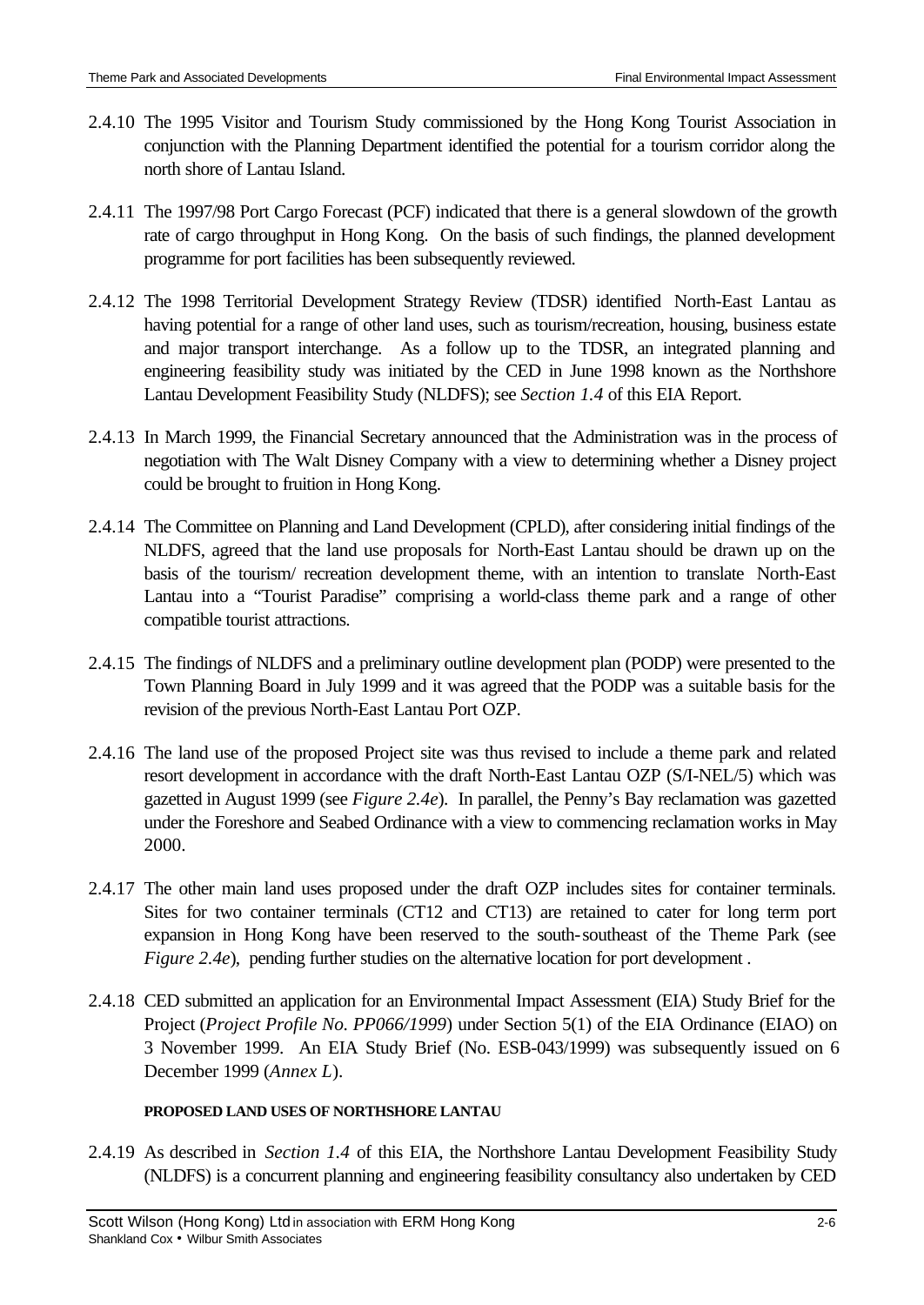since June 1998. The NLDFS covers the north-eastern part of Lantau Island which comprises generally three portions:

- Northshore Lantau which stretches along the northern shoreline of Lantau Island between Tai Ho and Kwai Shek;
- Tsing Chau Tsai which is an upland area at North Lantau; and
- Reclamation which includes the broader Penny's Bay area stretching between Sze Pak Tsui and Pa Tau Kwu, Northeast Lantau between Pa Tau Kwu and Tso Wan, and the section of Chok Ko Wan Link Road stretching between Yam O Interchange and the Route 10 - North Lantau to Yuen Long Highway toll plaza at Fa Peng.
- 2.4.20 A draft Recommended Outline Development Plan (RODP) has been prepared in February 2000 (P188/D2/D) and has been used throughout this EIA, *Figure 2.4f*.

#### **EIA STUDY ASSESSMENT AREAS**

2.4.21 Various boundary conditions for assessing the environmental consequences of the developments included within the scope of this EIA have been specified under the Study Brief; these are summarised below.

#### *Air Quality Impact and Terrestrial Ecology Assessment Areas*

2.4.22 The "Assessment Area" for air quality impacts and terrestrial ecology impacts as defined by the Study Brief is as follows:

*"…..shall be nominally defined as a distance of 500 m from the boundary of the scope of the EIA study…".*

#### *Noise Impact Assessment Area*

2.4.23 The "Assessment Area" for noise impacts as defined by the Study Brief is as follows:

*"…..shall include all areas within 300 m from the boundary of the scope of the EIA study…".*

### *Water Quality and Marine Ecology Assessment Areas*

2.4.24 The "Assessment Area" for water quality impacts and marine ecology impacts as defined by the Study Brief is as follows:

*"…..shall cover all relevant sensitive receivers in North Western, Western Buffer and Southern Water Control Zones".*

#### *Fisheries Assessment Area*

- 2.4.25 The "Assessment Area" for fisheries impacts as defined by the Study Brief is as follows:
	- *"…..shall include the scope of the EIA as defined in Section 3.2 (Study Brief) and its adjacent area of potential impact".*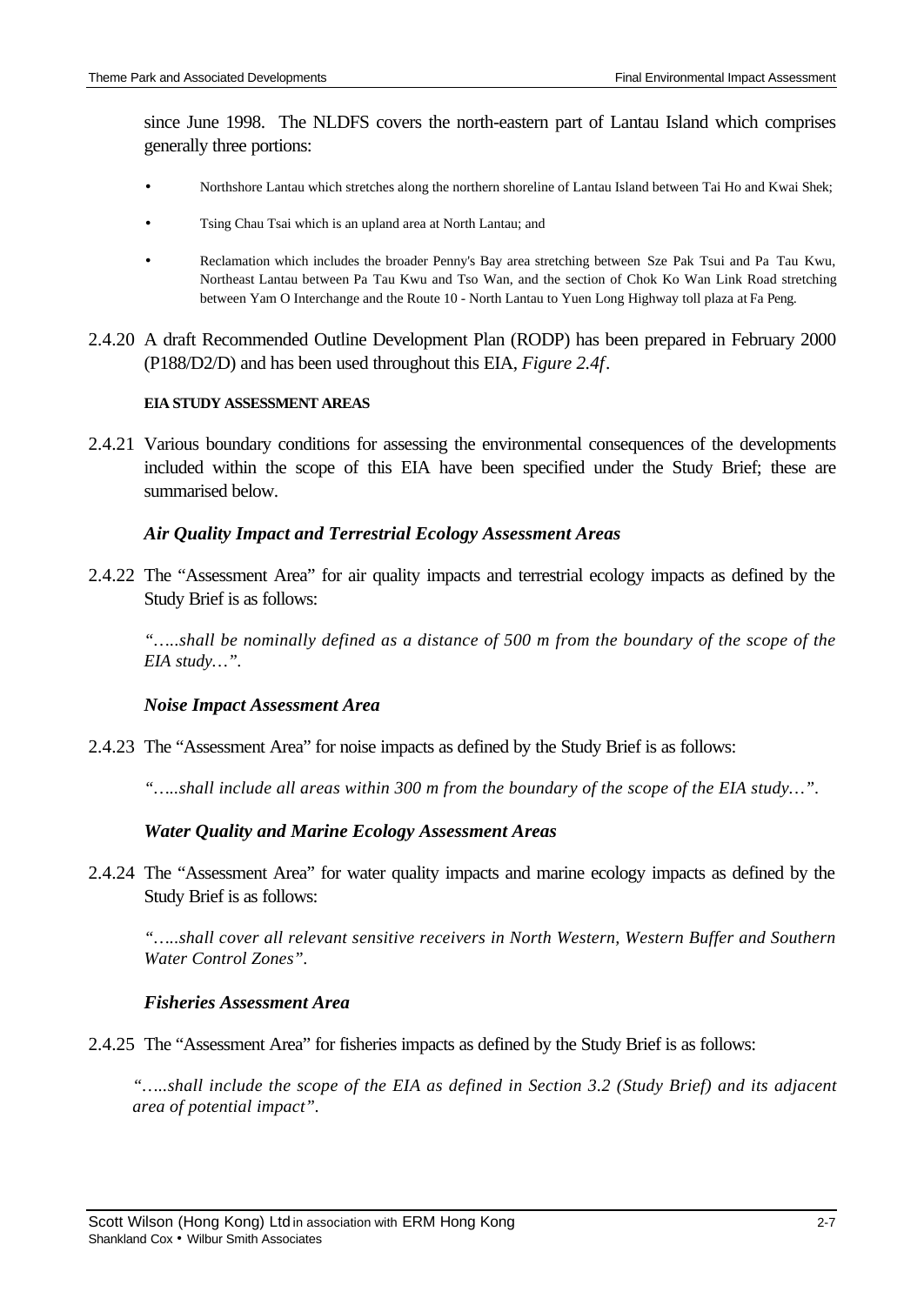### *Landscape Impact Assessment Area*

2.4.26 The "Assessment Area" for landscape impacts as defined by the Study Brief is as follows:

*"…..shall include all areas within 300 m from the proposed project".*

### *Visual Impact Assessment Area*

2.4.27 The "Assessment Area" for visual impacts as defined by the Study Brief is as follows:

*"…..shall be defined by the 8 km radius visual envelope from the proposed project".*

### *Additional Considerations*

2.4.28 Where sensitive receptors that may be potentially affected by Project activities have been identified beyond the above boundary conditions, the assessment areas will be extended to cover such areas. Such assessment areas are described in relevant technical sections.

## **2.5 PROJECT DESIGN, CONSTRUCTION AND IMPLEMENTATION**

- 2.5.1 CED will be the overall Project applicant and will undertake the Project reclamation and construction of essential infrastructures related to the Theme Park development. All Penny's Bay Rail Link works will be undertaken by the intended railway operator, MTRC; whilst the design and construction of the Theme Park, hotels, retail, dining and entertainment elements will be carried out by the Theme Park operator, Hong Kong International Theme Parks Limited (HKITP).
- 2.5.2 Since this Project comprises a wide range of inter-related development proposals, the presentation of details of Project design, construction and implementation/ operation has been sub-divided into the following categories:
	- Land reclamation/site formation:
	- Theme Park and associated developments;
	- Water Recreation Centre;
	- Road transportation;
	- Rail transportation (Penny's Bay Rail Link); and
	- Sewerage, drainage and other services.
- 2.5.3 The master construction programme and phasing drawings are presented in *Annex A*.

## **2.6 LAND RECLAMATION / SITE FORMATION CONSTRUCTION**

- 2.6.1 The land reclamation, infrastructure and berm formation will be undertaken by CED. The reclamation will be formed using dredged and drained methods of reclamation. The drained method will be used at the head of Penny's Bay (adjacent to the Cheoy Lee shipyard), Penny's Bay Stage II reclamation and Yam O. Dredged reclamation will be adopted in the Penny's Bay Stage I reclamation, except at the head of Penny's Bay and the interface area with Stage II reclamation (approximately 28 ha). Reclamation activities for the Project will include the construction of an approximately 3.3 km seawall at Penny's Bay and a 0.7 km seawall at Yam O which will involve:
	- Dredging of sediments in the area below the reclamation and where the seawall will be located;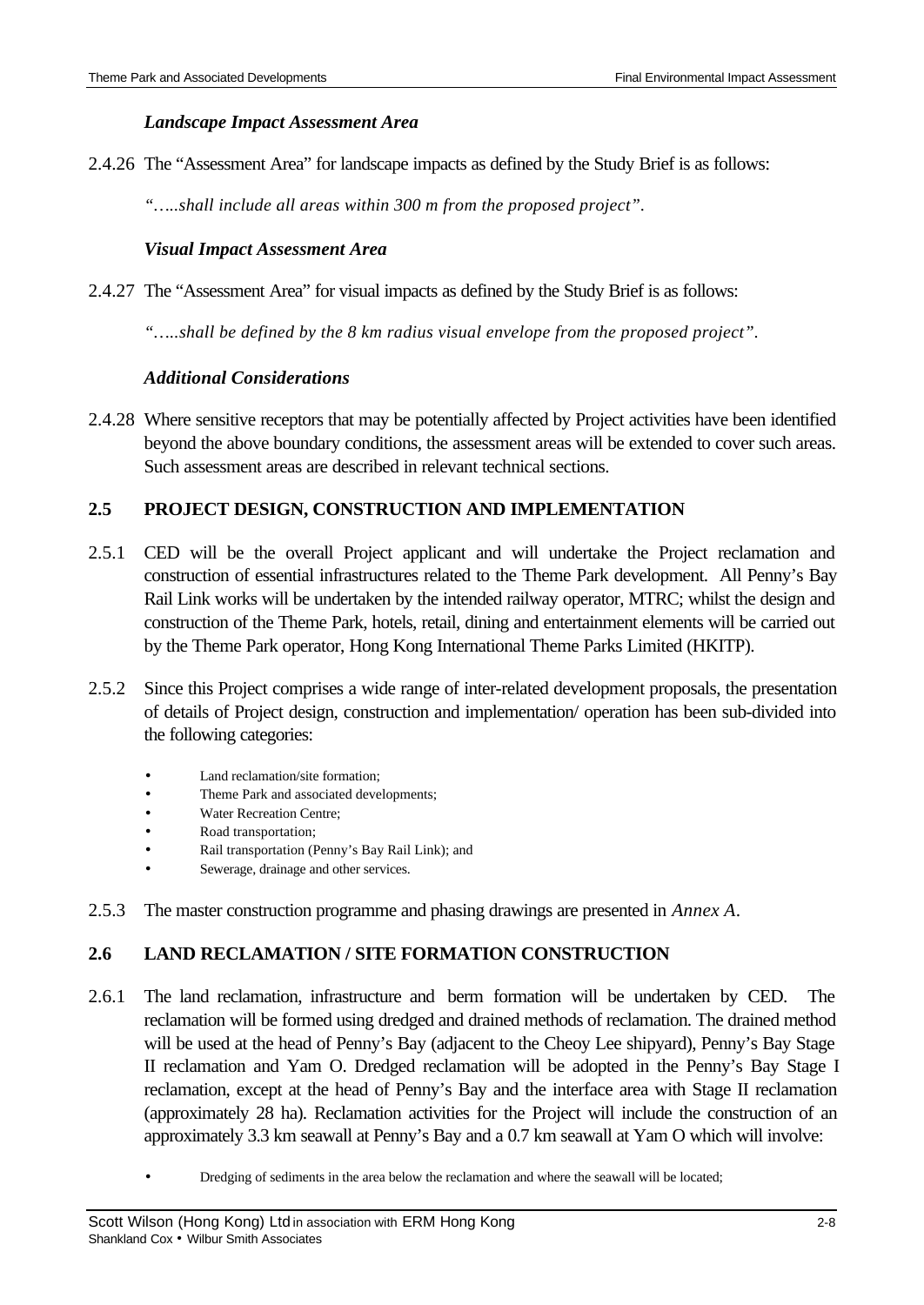- Placement of sand material in the dredged area for construction of seawall;
- Placement of rock material and concreting works to construct the seawall;
- Infill of the area behind the seawall with marine sand fill and public filling materials to create the formed site;
- Surcharge of the filled site with marine sand/public filling materials to assist settlement; and
- Removal of surcharge material and completion of formed site.

### *Penny's Bay*

- 2.6.2 A permanent 3.3 km seawall comprising sloping and vertical blockwork will be constructed around the seaward boundary of the reclamation to protect the reclamation site from wave and tidal action. The seawall will be constructed to achieve a minimum height of +6.5 m mPD (after settlement). A wave return structure (approx. 0.5 m high) will be provided on top of the seawall to protect against overtopping.
- 2.6.3 The site formation for Penny's Bay Stage II reclamation will include the construction of a 2.5 km of permanent seawall and a 0.8 km of temporary seawall.

### *Yam O*

*2.6.4* An approximately 0.7 km long seawall rubble mound will be constructed for the 10 ha Yam O reclamation which comprises an *EIAO, Schedule 2* designed project, *Table 2.3a.*

### **LAND RECLAMATION / SITE FORMATION PHASING SCHEDULE**

### *Penny's Bay*

- 2.6.5 A summary programme for the Penny's Bay reclamation is presented in *Annex A.*
- 2.6.6 The proposed Theme Park Developments will be situated on land reclaimed from the sea. The reclamation will be undertaken in a two-stage reclamation programme (Penny's Bay Reclamation Stages I and II). Penny's Bay Reclamation Stage I (approx. 200 ha) will cover the Theme Park Phase I area, area north of the Theme Park Phase I (area for the WRC) and part of the Theme Park Phase II area. Penny's Bay Reclamation Stage II will cover the remaining Theme Park Phase II area and area for its associated infrastructure.
- 2.6.7 Reclamation works are expected to commence Q2 2000 with completion and handover of the formed Theme Park Phase I site in about 22 months. For the purposes of this EIA, the programme for the reclamation works is assumed as a fast track programme to ascertain the worst possible adverse environmental impact.

### *Yam O*

- 2.6.8 Works for the 10 ha reclamation and a 0.7 km seawall for the construction of the temporary PTI at Yam O and for part of the Road P2 are expected to commence in Q4 2001 and to be completed within about 22 months.
- *2.6.9* The currently proposed programme for reclamation works is summarised in *Table 2.6a*; *Table A1 in Annex A* shows the reclamation elements. The Penny's Bay Stage I and II Reclamation areas are shown on *Figure 2.9a.*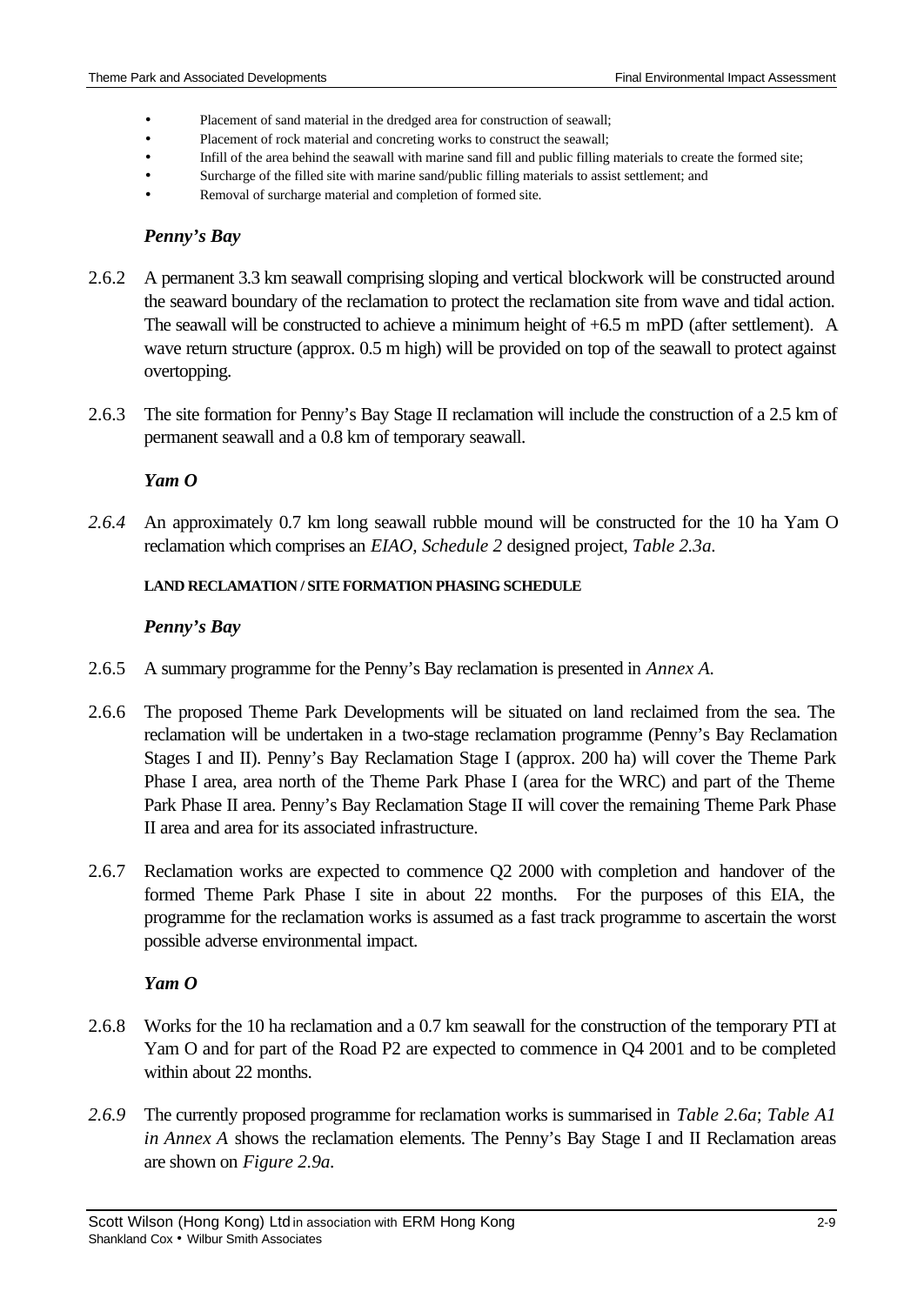| <b>Activity</b>                           | <b>Start</b>        | Finish                          |
|-------------------------------------------|---------------------|---------------------------------|
| <b>Penny's Bay Reclamation (Stage I)</b>  |                     |                                 |
| Dredging                                  | Q2 2000             | Q4 2001                         |
| Seawall construction                      | O3 2000             | Q2 2002                         |
| Filling                                   | O <sub>4</sub> 2000 | Q2 2002                         |
| Surcharge                                 | O1 2001             | Q3 2002                         |
| Yam O Reclamation (10 ha)                 |                     |                                 |
| Dredging                                  | O <sub>4</sub> 2001 | Q4 2002                         |
| Seawall construction                      | Q3 2002             | Q1 2003                         |
| Filling                                   | Q4 2002             | Q <sub>2</sub> 2003             |
| Surcharge                                 | O1 2003             | O <sub>3</sub> 200 <sub>3</sub> |
| <b>Penny's Bay Reclamation (Stage II)</b> |                     |                                 |
| Dredging                                  | Q3 2001             | Q1 2005                         |
| Seawall construction                      | O <sub>4</sub> 2001 | Q3 2005                         |
| Filling                                   | O <sub>2</sub> 2003 | Q <sub>2</sub> 2007             |
| Surcharge                                 | O3 2003             | O <sub>4</sub> 2008             |
| Note: Q1 represents first quarter etc.    |                     |                                 |

#### **DREDGING REQUIREMENTS AND METHODS**

#### *Penny's Bay*

*2.6.10* Dredging in Penny's Bay reclamation is expected to be carried out using a combination of Trailing Suction Hopper Dredgers (TSHDs), commonly referred to as a trailer dredger, and grab dredgers. The maximum cumulative dredging rate for the equipment spread will be about  $634,000$  m<sup>3</sup> week<sup>-1</sup>. Additional details on the dredging programme are provided in *Section 5.*

#### *Yam O*

- 2.6.11 Dredging at Yam O is expected to be carried out using a single grab dredger working at a rate of about  $2,000 \text{ m}^3 \text{ day}^1$ .
- 2.6.12 A summary of the total quantities of dredged material for the Penny's Bay Stage I, Stage II and Yam O reclamations is provided in *Table 2.6b.*

#### **Table2.6b - Estimation of Sediment Requiring Disposal**

| Area                             | Dredged material (Million $m3$ ) |
|----------------------------------|----------------------------------|
| Penny's Bay Stage I Reclamation  | 40                               |
| Penny's Bay Stage II Reclamation |                                  |
| Yam O Temporary PTI Reclamation  | 0.3                              |
| <b>Water Recreation Centre</b>   |                                  |
| <b>CKWLR</b> Section             | 0.002                            |

2.6.13 Details on the disposal of dredged materials are provided in *Section 6.*

#### **FILLING AND FILL MATERIAL SOURCES**

2.6.14 The final method of filling will depend on the contractors plant and resources. However, the process will typically involve the following stages: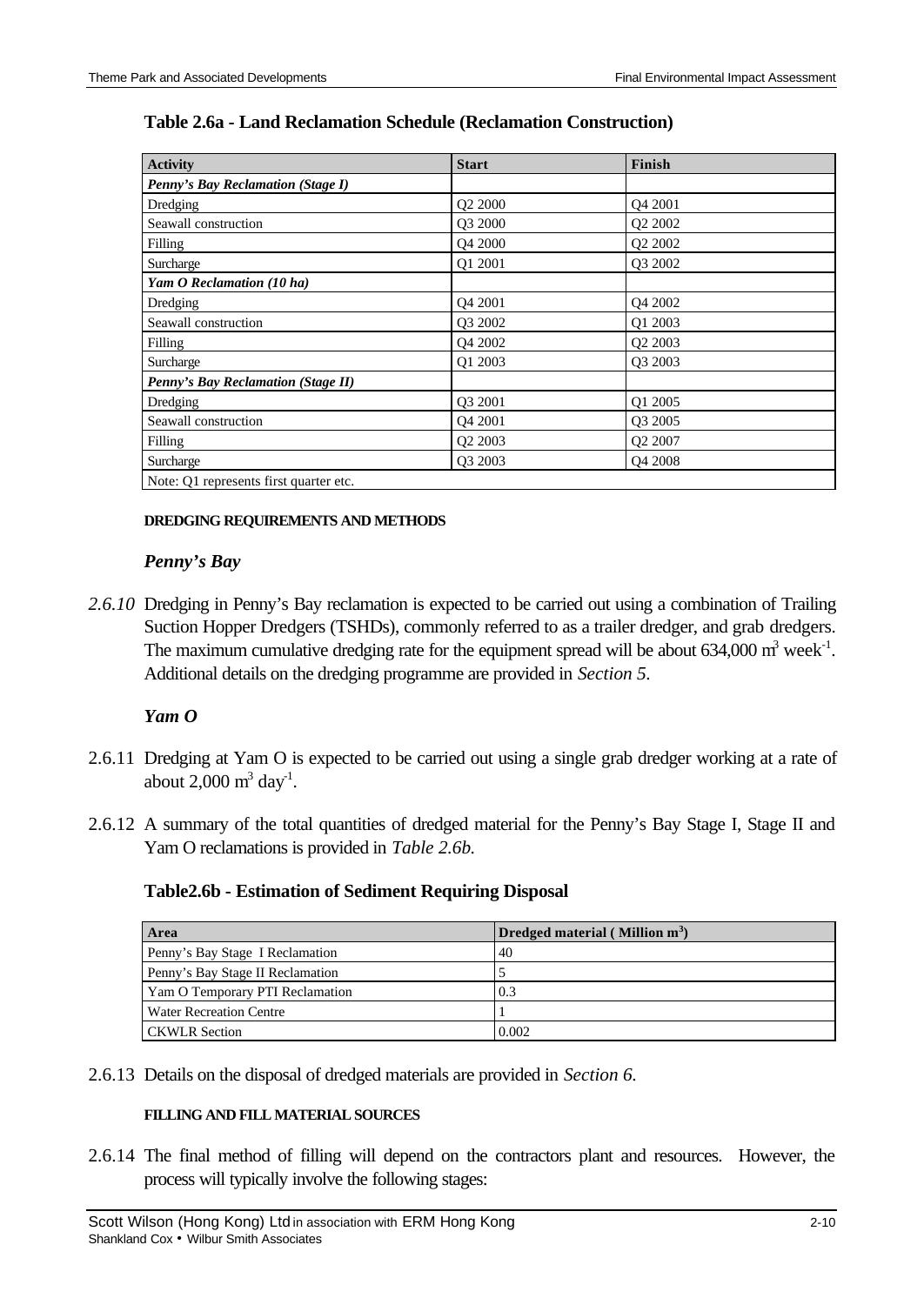- Placement of a geotextile on top of the marine mud to reduce mud waves during reclamation (for drained reclamation);
- Place a 3 m capping layer of marine sand (typically by bottom dump barges) in successive layers of about 0.5 m over geotextile layer (for drained reclamation);
- Install vertical drains through the capping layer into the soft marine clay;
- Place fill material (public fill and marine sand) in layers of +2.2 mPD;
- Carry out deep vibro-compaction/ground treatment;
- Continue filling marine sand to the final formation level plus 0.5 m; and
- Surcharge (with public fill or marine sand) for later removal as fill.

#### *Maximising Use of Public Filling Materials in the Project*

- 2.6.15 Public fill as a source of fill for Penny's Bay Stage I and Stage II reclamation has been included in the construction programme. The material that will be accepted at the site will be public fill in accordance with the conditions of Dumping Licence. Acceptable materials will include earth, building debris, broken rock and concrete.
- 2.6.16 Penny's Bay Reclamation requires a large amount of fill material (about 85 Mm<sup>3</sup>) and therefore offers a very good opportunity to utilise the public fill generated in the SAR. The use of public fill will not only alleviate the demand for virgin fill material but also reduce the pressure of disposing inert Construction and Demolition Material (C&DM) at the strategic landfills. Section 6 details the intention to maximise the use of good quality public filling material within the Penny's Bay Reclamation Stage I and II whilst ensuring that Project programme is not adversely affected. As can be seen below this allows about 13 million  $m<sup>3</sup>$  of public filling material in the reclamation.
- 2.6.17 Stage II of the Penny's Bay reclamation requires  $18.4 \text{ Mm}^3$  of fill material from Q2 2003. Again, public fill will be used as far as practical for the reclamation. The public fill should be in accordance with the conditions as stated in the Dumping Licence. It is estimated that about 11  $\text{Mm}^3$  of public fill (almost all the public fill that can be assigned to the reclamation to be generated during the reclamation period) can be used for the reclamation and the balance will be sand fill (about 7.4 Mm<sup>3</sup>). The Stage II reclamation adopts maximum use of public fill given the available geometry of the reclamation (53% of the reclamation volume).
- 2.6.18 The Yam O reclamation requires approximately 1.7  $\text{Mm}^3$  of fill material between Q4 2002 and Q2 2003. Public fill will be used as far as practical for the reclamation. It is estimated that about 1.2 M m<sup>3</sup> of public fill (about 70 % of the total fill requirement) will be used for the reclamation and the balance will be sand fill (about  $0.5M$  m<sup>3</sup> which will mainly used for the construction of the seawall and the sand blanket laid on top of the marine mud left in place).The supply of public fill is coordinated by Public Filling Sub-committee (PFSC).

### *Penny's Bay*

2.6.19 Sand fill is likely to be delivered to the site by THSDs; the maximum anticipated filling rate will be 994,800  $m<sup>3</sup>$  week<sup>-1</sup>. It is understood that part Penny's Bay sand fill material will be placed within a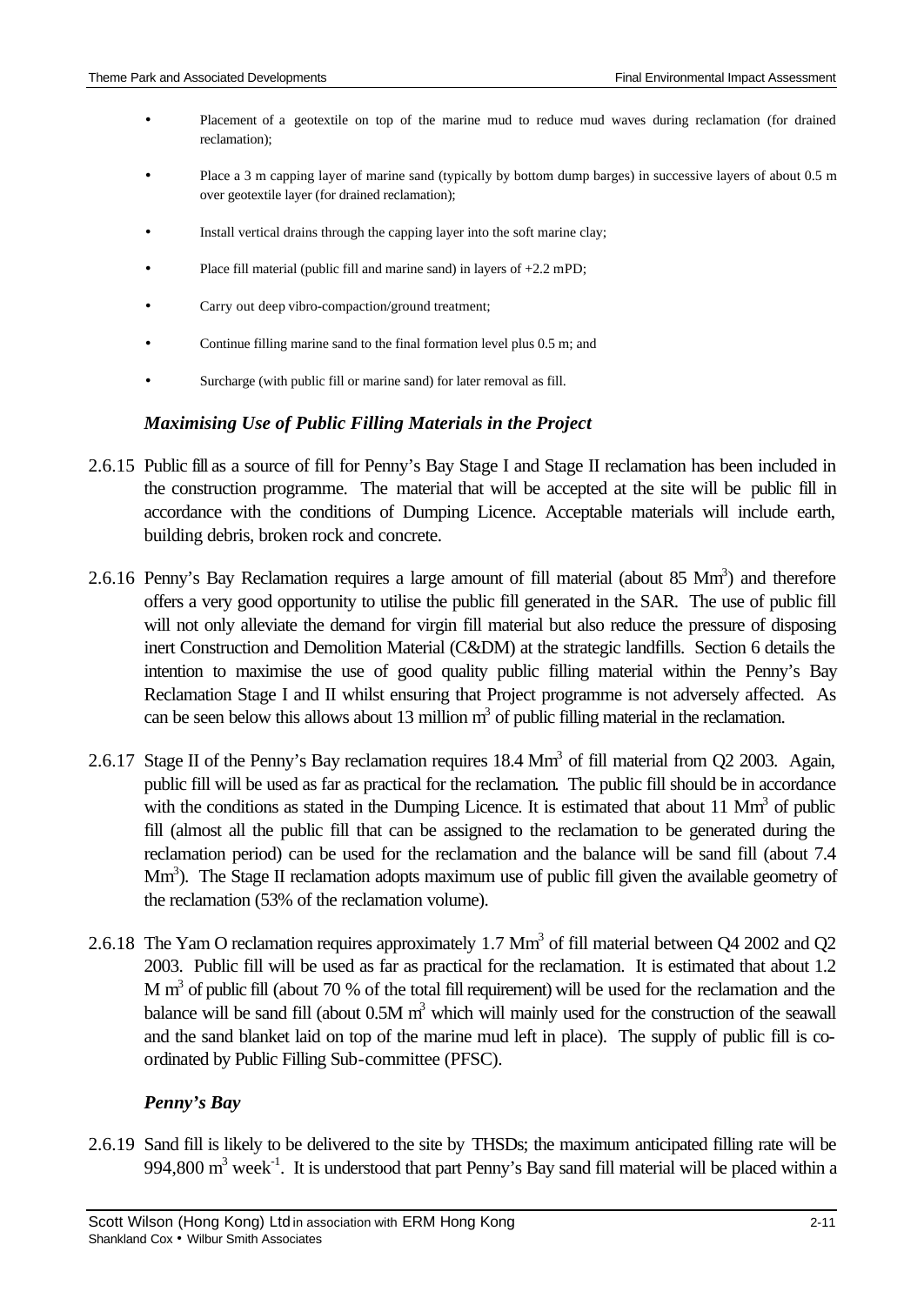rehandling basin and will be transferred to the fill face by cutter suction dredger. Additional details on the filling programme are provided in *Section 5.*

- 2.6.20 Marine sand and public fill will be will be used for the both the Stage I and Stage II reclamations; though public fill will only be utilised in Penny's Bay Reclamation Stage I area outside the Theme Park Phase I area.
- 2.6.21 It is estimated that some 65  $\text{Mm}^3$  of sand, 2  $\text{Mm}^3$  of public fill will be required for Stage I reclamation. Rockfill for seawall construction is estimated to be about 1 million  $m^3$ .
- 2.6.22 Stage II reclamation is expected to require some 7.4  $\text{Mm}^3$  of sand, 11  $\text{Mm}^3$  of public fill. Rockfill for seawall construction is estimated to be about  $0.6 \text{ Mm}^3$ .

### *Yam O*

- 2.6.23 The volumes of public fill and marine sand are described above and it is currently envisaged that  $0.6$  Mm<sup>3</sup> of rock fill will be required for the 10 ha Yam O reclamation.
- 2.6.24 It is currently envisaged that the majority of Project fill material will be sourced from the Wailingding Marine Borrow Area which is in Mainland waters. A small portion of the sand fill is likely to be obtained from the East Lamma Channel Marine Borrow Area allocated by the Fill Management Committee (FMC).
- 2.6.25 It is understood that CED have previously committed that the use of wooden construction site hoarding would not be allowed and metal (aluminium, alloy etc.) would be recommended as this would reduce the volume of construction and demolition waste for the Project.

## **2.7 THEME PARK AND ASSOCIATED DEVELOPMENTS**

### **THEME PARK CONSTRUCTION WORKS**

- 2.7.1 Following the completion of the Theme Park Phase I Penny's Bay reclamation and basic infrastructure by CED in Q3 2002, the formed Stage I Site will be handed over to the HKITP for Theme Park construction.
- 2.7.2 The required works for the construction of the Theme Park, RD&E, hotels and associated facilities include the use of heavy plant for excavation, piling, filling, concreting and building/ structures construction. Key activities will include:
	- Foundation works for Theme Park buildings, attractions etc;
	- Construction of Theme Park buildings, attractions etc;
	- Theme Park surfacing, landscaping and berms;
	- Foundation works for hotels;
	- Hotel superstructure construction;
	- Ferry pier substructure and buildings (piling/ foundations) to be built by Government;
	- Ferry pier superstructure construction to be built by Government;
	- Construction and surfacing of central pedestrian walkway to be built by Government; and
	- Associated infrastructure and underground utilities.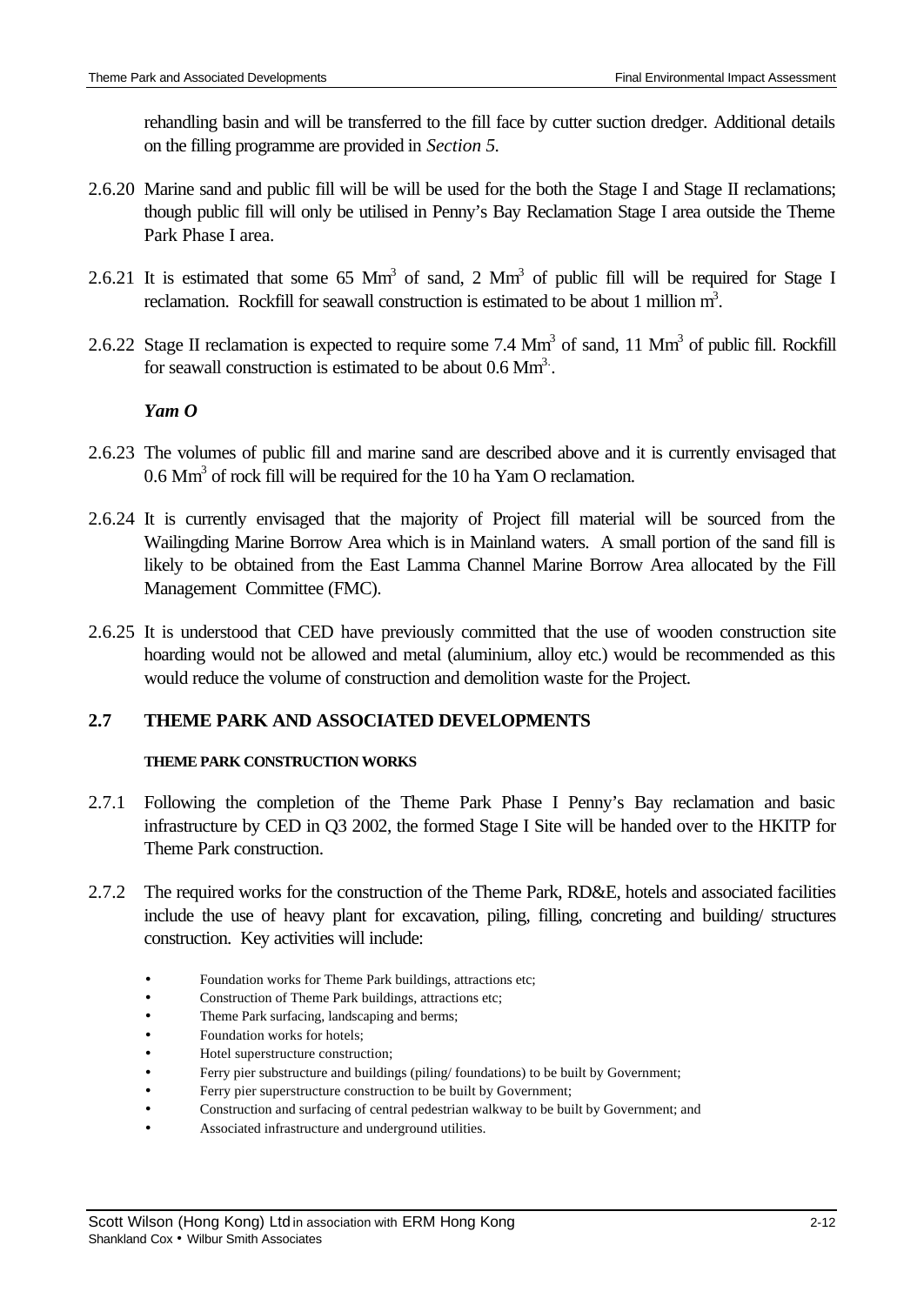2.7.3 It is understood that CED have committed that the use of wooden construction site hoarding would not be allowed and metal (aluminium, alloy etc.) would be recommended as this would reduce the volume of construction and demolition waste for the Project.

### **THEME PARK CONSTRUCTION PHASING SCHEDULE**

- 2.7.4 The proposed Theme Park will be constructed on land reclaimed by CED in phases; once reclamation and basic infrastructure is completed, the site will be handovered to the HKITP for construction of Theme Park superstructures, hotels, RD&E elements together with the associated infrastructures. The Theme Park will be developed in three milestones as follows:
	- Phase I Opening Day;
	- Phase I Build Out; and
	- Phase II Build Out.
- 2.7.5 Theme Park (Phase I) development will occupy the western portion of the proposed site and will comprise the provision of an Opening Day Theme Park and related hotel and RD&E elements. Construction duration for Phase I is anticipated to be approximately 36 months for the Opening Day Theme Park and related hotel and RD&E elements. This HKITP construction duration does not include CED's construction of related infrastructure and land reclamation (see *Section 2.6*).
- 2.7.6 The Theme Park (Phase I) development will then be expanded over a ten year period to achieve the finalised Phase I Theme Park (Phase I - Build Out).
- 2.7.7 The Theme Park (Phase II) Build Out is estimated to be completed in 2024 and will mirror the development of Phase I - Build Out.
- 2.7.8 *Figure 2.7a* shows Theme Park Phase I and Phase II conceptual layout locations and *Table 2.7a* provides the approximate schedule for development of the Theme Park, RD&E and hotels.

| <b>Activity</b>                                    | <b>Start</b>                    | Finish              |  |
|----------------------------------------------------|---------------------------------|---------------------|--|
| Phase I                                            |                                 |                     |  |
| Foundations for Theme Park & attractions           | O <sub>2</sub> 200 <sub>2</sub> | O <sub>2</sub> 2003 |  |
| Construction of Theme Park buildings & attractions | O3 2002                         | O1 2005             |  |
| Theme Park surfacing, landscaping etc.             | O <sub>2</sub> 2004             | O <sub>2</sub> 2005 |  |
| Hotel foundations                                  | O <sub>4</sub> 2002             | O <sub>2</sub> 2003 |  |
| Hotel superstructures                              | O1 2003                         | O <sub>2</sub> 2005 |  |
| Ferry pier                                         | O <sub>2</sub> 200 <sub>2</sub> | O <sub>2</sub> 2005 |  |
| Pedestrian walkway                                 | O <sub>2</sub> 2004             | O12 2005            |  |
| Phase I - Opening Day                              | O <sub>2</sub> 2005             |                     |  |
| Phase I - Build Out                                |                                 | 2014                |  |
| <b>Phase II</b>                                    |                                 |                     |  |
| Theme Park & attractions                           | O3 2008                         | Q2 2011             |  |
| Hotels                                             | O1 2009                         | O <sub>2</sub> 2011 |  |
| Phase II - Build Out                               | 2007                            | 2024                |  |

|          | Table 2.7a - Approximate Schedule for Theme Park Development Assumed in the EIA |
|----------|---------------------------------------------------------------------------------|
| Analysis |                                                                                 |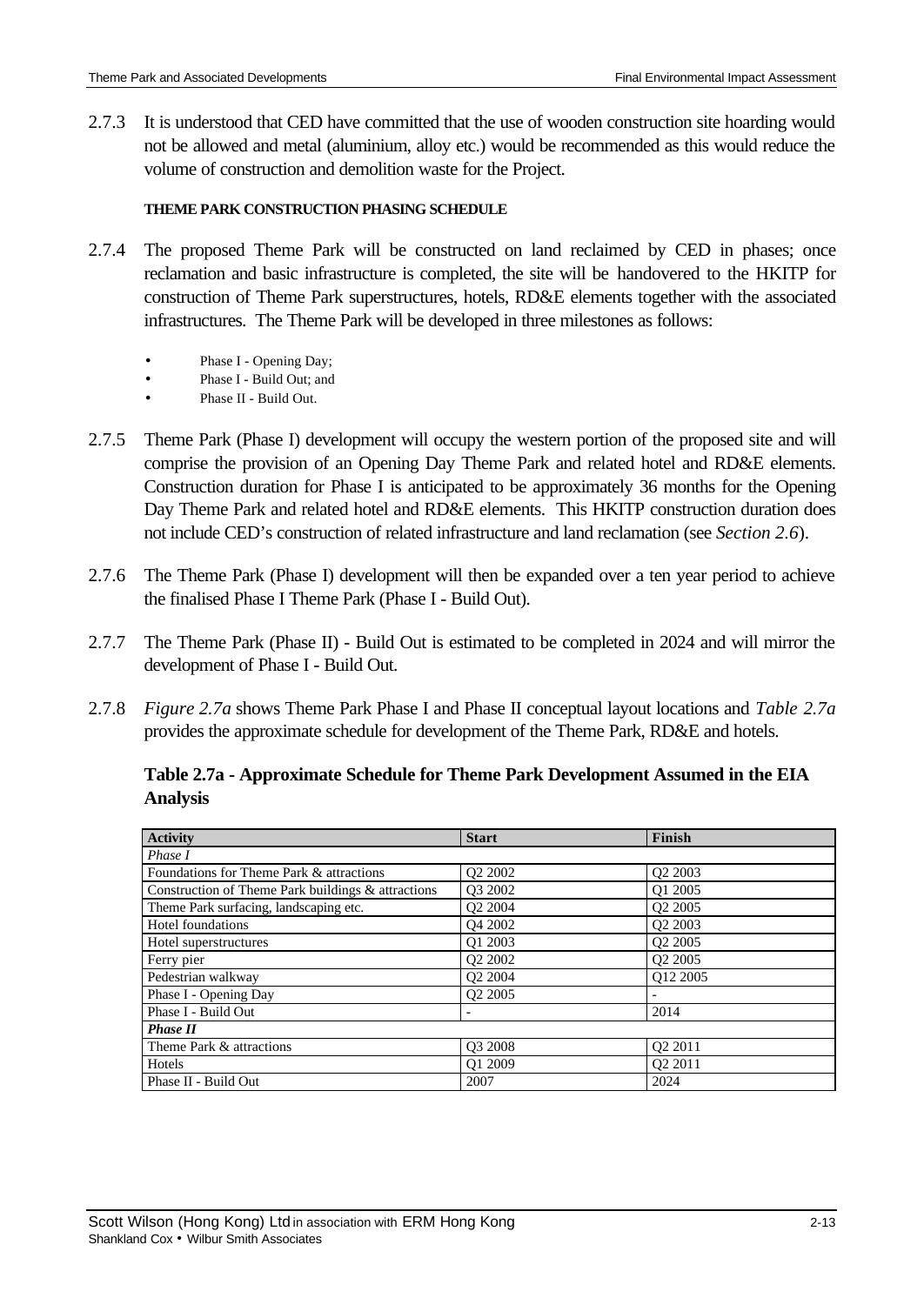#### **THEME PARK OPERATIONAL FACILITIES**

- 2.7.9 The Theme Park and associated and developments comprises an *EIAO Schedule 2* designated Project, *Table 2.3a*.
- 2.7.10 The Theme Park (about 180 ha) is intended to be a comprehensively planned, low density and generally low to medium rise environment, providing a range of attractions. Key attractions and facilities to be provided will include amphitheatres, amusement devices and rides, theme attractions and ancillary restaurants, retail shops, and servicing facilities. The majority of buildings and structures within the Theme Park will be low to medium rise; the maximum height of structures will be limited to 100 m although it is understood that structures within 500 m from the Penny's Bay GTP will be maintained within 50 m.
- 2.7.11 A approximately 800 m long central pedestrian spine (walkway) will be provided to connect the railway station, public coach/car park and Public Transport Interchange at the northern entrance to the Theme Park down to the two ferry piers on the southern coast.
- 2.7.12 The coastal area to the south of the Theme Park is designated for five or more hotels (about 53 ha), *Figure 2.7a*, although layout of hotels is still to be determined with an initial capacity of about 1,400 guests (2 hotels open on Phase I - Opening Day) (Phase I) and up to 7,000 guests when fully developed (Phase II). Most hotels will be between 5 and 7 storeys and will not exceed 40 m height. Landscaped berms will separate most of the hotels from each other to maintain independent themes for each hotel. The location of the berms is shown in *Figure 2.7b*.
- 2.7.13 Two ferry piers (about 0.8 ha) will be located on the southern waterfront of Penny's Bay to provide visitors with direct marine access (for both staff and guests) to the Theme Park and associated developments. Subject to demand, licensed ferry services will be provided through commercial tender. It is presently envisaged the vessels used will have a speed between 24 to 33 knots and capacity of about 300 to 500 passengers. Kiosks not greater than 20  $m^2$  each and 10 in number as service trades have been considered ancillary to the "Pier" zone on the Draft OZP. It is understood that CED, as an environmental initiative, have previously committed that the Theme Park ferry piers fenders will use fabric fenders instead of tropical hardwood fenders.
- 2.7.14 A general plan of the Penny's Bay Development Area is included in *Figure 2.7a*. This plan identifies the location of the Phases I and II Theme Parks, hotels, and RD&E elements. Support facilities such as back of house, utility yard, public service, parking areas, public transport interchange, ferry piers, service quay and transportation routes/roads are also shown on the figure.
- 2.7.15 A back of house area (described in Section 2.7.33) includes the storage, maintenance, office, shops, and wardrobe facilities etc used to support the operations of the Theme Park development. The public will not have access to the back of house area. There will be two parking areas, one for private cars and one for coaches, for each phases of the Theme Park development. These are further described in *Section 2.12*.
- 2.7.16 Further details of construction of the Theme Park are provided in *Sections 3* and *4*.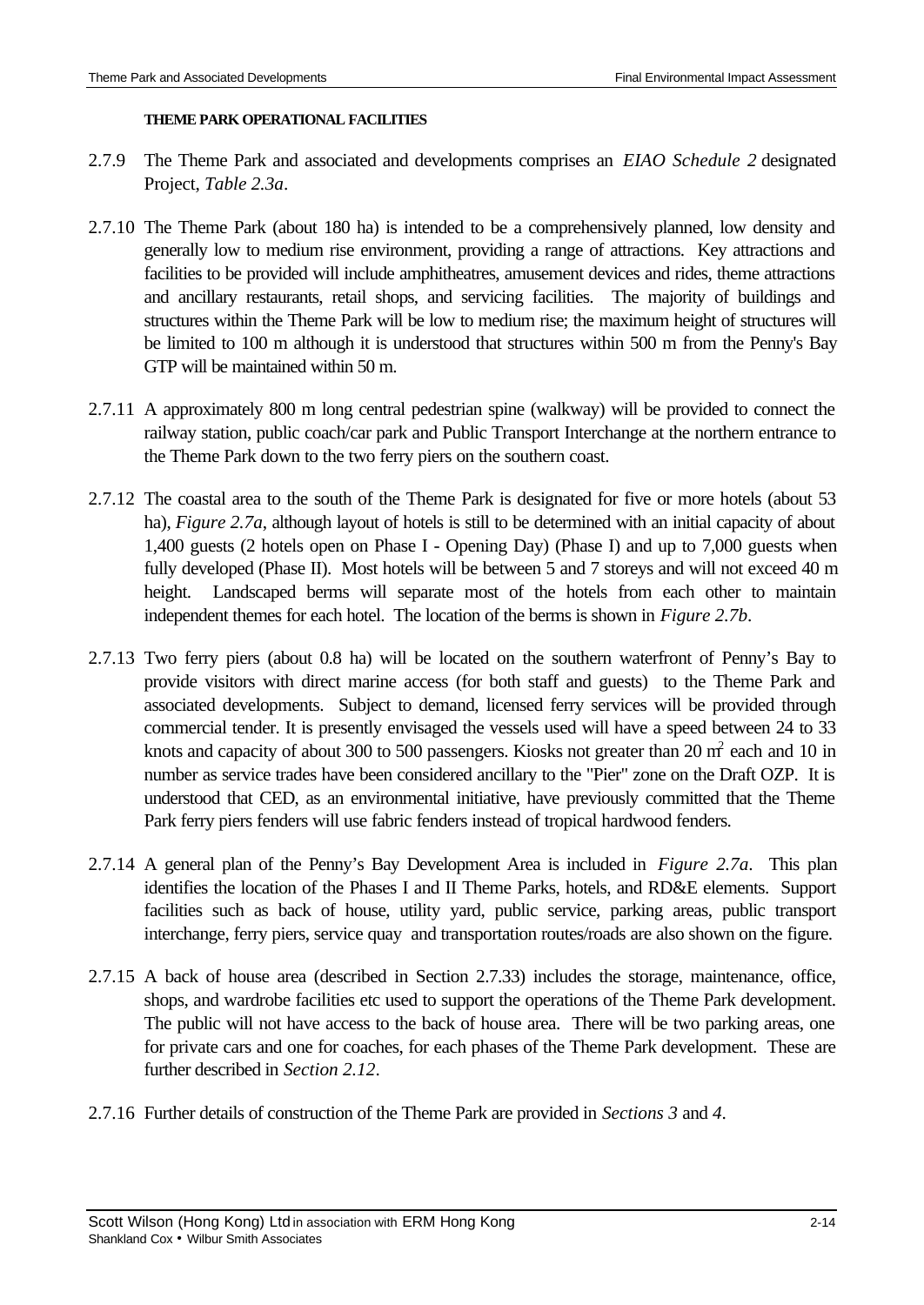### **THEME PARK OPERATIONAL CONCEPT**

### *Theme Park Attendance and Staffing*

2.7.17 A summary of the operational programme assumptions for each phase of the Theme Park, RD&E and hotel development assumed in this EIA is provided in *Table 2.7b*. Additionally, *Table 2.7b* presents total (Theme Park, RD&E and hotel) employment assumptions, although numbers of staff will depend on attendance and hours of operation.

### **Table 2.7b - Key Operational Assumptions**

| <b>Aspects</b>                                | <b>Phase I - Opening</b> | <b>Phase I - Build Out</b> | <b>Phase II - Build Out</b> |
|-----------------------------------------------|--------------------------|----------------------------|-----------------------------|
| Theme Park Attendance (Annual)                | 7.5 million              | 10.0 million               | 17.1 million                |
| Theme Park Reference Day Attendance (Per Day) | 39,000                   | 44,000                     | 84,000                      |
| RD&E Attendance (Annual)                      | 6.6 million              | 10.1 million               | 17.1 million                |
| RD&E Reference Day Attendance (Per Day)       | 27,100                   | 41,500                     | 70,200                      |
| Rentable areas $(m2)$                         | 27,907                   | 41,860                     | 74.419                      |
| Daily Employment                              | 5,300                    | 8,600                      | 17,100                      |
| <b>Total Employment</b>                       | 7,400                    | 12,100                     | 23,900                      |
| <b>On-site Hotel Guests</b>                   | 4.100                    | 9,100                      | 20,600                      |
| On-site Hotel Rooms                           | 1,400                    | 3,100                      | 7,000                       |

### *Theme Park and RD&E Area Operating Hours*

2.7.18 The hours of Theme Park and RD&E areas operation will be dependent upon the demand for the facilities and therefore may fluctuate throughout the year. EIA worst-case assumptions anticipate that the Theme Park and RD&E areas would be open from 8.00 am to midnight and 9.00 am to 2.00 am, respectively; although actual operation hours for both Theme Park Phases will likely to be less.

### *Overview of Phase I Themes*

2.7.19 The Phase I Theme Park will be a "Magic Kingdom" type park with themed areas such as "Main Street", "Adventureland", Fantasyland", "Frontierland", "Tomorrowland" or similar. Specific "themes" of each land will be determined during the design process but will include attractions (amusement ride/device, exhibit, game arcade, or others in a combination to be determined), places of public entertainment (show, parade, theatre, performance areas), restaurants/dining areas, retail shops, and related support facilities (kitchens, storage, restrooms, photographic studios, bank services areas). The above list aims to provide a general understanding of the uses planned for Phase I Theme Park. A specific layout plan for the Theme Park would be developed by HKITP and completed after actual design takes place (about two years after Project approval). However, a tentative conceptual layout indicating broad height bands and development bulk has been drawn up for the purposes of this EIA (see *Figure 2.7c*).

### *Theme Park Phase I: Preliminary Themed Concepts*

2.7.20 The Theme Park Phases I and II will be designed to transport guests into a world of imagination, fantasy and adventure. The Theme Parks will bring together the best of the rides, shows and attractions from operating theme parks around the world to create a mix of new and traditional theme park entertainment experiences.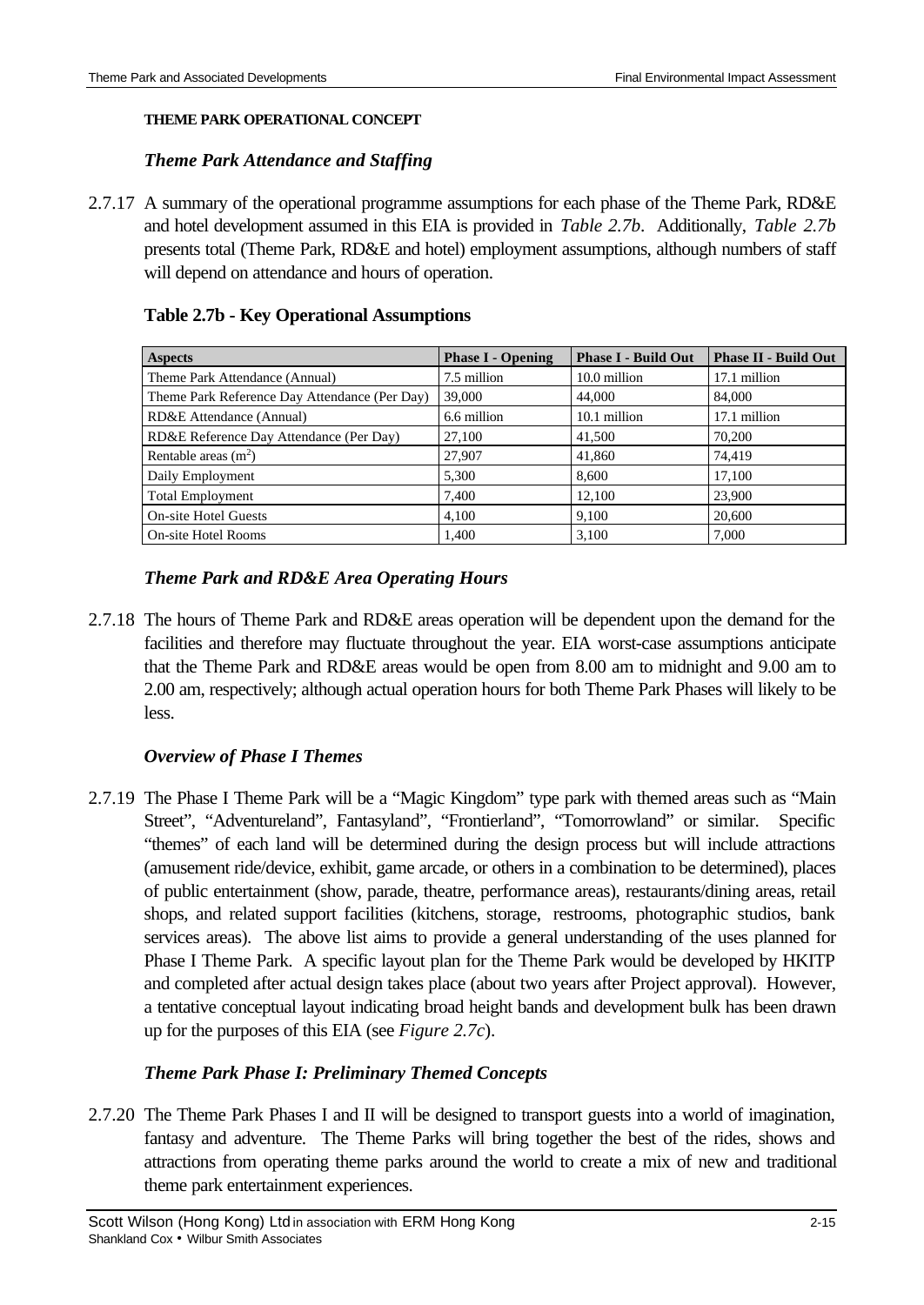- 2.7.21 Like other world-class international theme parks, the proposed Theme Park (Phase I) will be a "Magic Kingdom" type park and would consist of several "lands", each offering unique experiences. Each land might include the entertainment 'themed' concepts, such as the following, and would include attractions (for example rides, shows, and parades), food and beverage locations, shops and service facilities either at opening or as additions in future years:
	- Main Street Concept Main Street may serve as the dramatic entryway to the Theme Park. Here guests could enter a Main Street, an area that will capture the excitement, friendliness and energy of a community - gathering place. Designed after an old-fashion small town USA, this concept would include a stage for live entertainment and parades as well as special events;
	- Fantasyland Concept Fantasyland may comprises a magical home of animated characters and stories. Here guests can ride on themed attractions (both indoor and outdoor) and enjoy retail and dining opportunities;
	- Toontown Concept Toontown may comprise a world where the beloved cartoon entertainment characters live and play. Here guests may ride on cartoon themed attractions and meet one-on-one with cartoon entertainment characters. They might visit the "houses" of many cartoon entertainment characters or ride on a roller-coaster;
	- Adventureland Concept Adventureland may comprise a "journey" to exotic regions of exploration, adventure and discovery. Here guests may enjoy retail and dining opportunities, ride a roller a coaster through a dark jungle themed area. They could explore a themed archaeological site in search of "artefacts", ride on indoor themed virtually reality attraction, or experience a live show featuring the music and characters from cartoon entertainment classics;
	- Frontierland Concept Frontierland may comprise a walk right into an American Old West of the 1880's themed area. Here park guests may explore a frontier outpost a mythical American fort. They might also enjoy a haunted mansion attraction; shoot the rapids on a river raft ride, or watch a film in a theatre; and
	- Tomorrowland Concept Tomorrowland may comprise a world of the future, filled with sci-fi fantasies and adventures. Here guests can join cartoon entertainment characters as they pilot their own spinning "spacecraft". They might also take a drive through the landscape of tomorrow and frolic in a futuristic water fountain.

## *Phase II Theme Park: Preliminary Concepts*

- 2.7.22 The Phase II Theme Park will complement the Phase I Theme Park but will likely to have a different theme and design. Although attractions have not yet been determined by the HKITP, the uses, in general, will be consistent with those listed for the Phase I Theme Park.
- 2.7.23 The tentative conceptual plan for themed areas for EIA assessment is provided in *Figure 2.7c;* where necessary for the purposes of this assessment, assumptions have been made regarding the indicative location and placement of major attractions within the Theme Park Phase II area. Such assumptions are identified in appropriate technical sections of this EIA Study.

### **Fireworks**

- 2.7.24 The Theme Park will provide a nightly fireworks show which is expected to include low-level and mid-level fireworks only. There are two types of shows that may be incorporated into the entertainment programme.
- 2.7.25 The first type of show uses fireworks in conjunction with theatrical presentations such as lights, lasers, music, Audio-Animatronics®, video displays, stage settings and performers; such a show only uses fireworks or pyrotechnics as show effects and does not use substantial amount of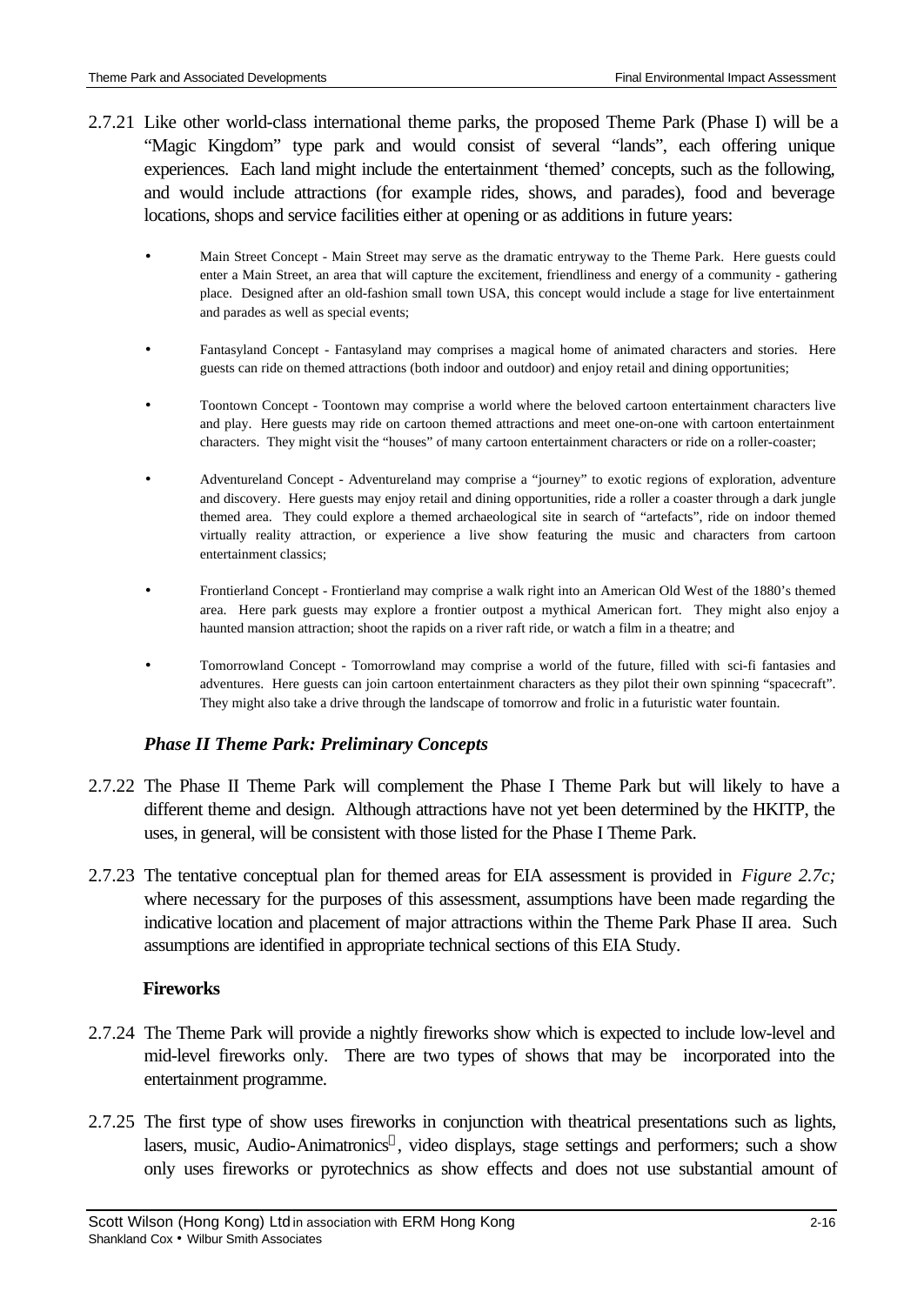fireworks per show. The duration of each whole show will be approximately 20 minutes with approximately 5 minutes of fireworks display only. The maximum display height will be limited to 30 m; such a show is considered to be a low-level show. Due to the theatrical nature of the show it could be located within any of the various lands within each Theme Park. A low-level show would not be visible outside the specific land.

- 2.7.26 A mid-level show will include launched shells and other fireworks from a secure back of house launch site (as shown in *Figure 10.3a*). The maximum display height will be limited to approximately 100 m and will be visible from many locations within the Theme Park. The duration of a mid-level fireworks display would be approximately five minutes, depending on the show design.
- *2.7.27* A summary of the principal features of the two types of shows is provided in *Table 2.7c*

| <b>Item</b>                         | <b>Low-level Show</b>   | <b>Mid-level Show</b>                         |
|-------------------------------------|-------------------------|-----------------------------------------------|
| Description                         | Small effects to accent | 3, 4, and 5 inch shells, brocades, dumps,     |
|                                     | theatrical performances | whistles, screamers, candles, gerbs and mines |
| Number of shows per year            | 485                     | 365                                           |
| Approximate shell burst height      | 30 <sub>m</sub>         | $100 \text{ m}$                               |
| Approximate fireworks show duration | Approx. 5 minutes       | Approx. 5 minutes                             |

**Table 2.7c - Indicative Fireworks Show Details**

- 2.7.28 It is anticipated that Phase I and Phase II Theme Parks will each comprise low-level and mid-level fireworks shows. It is assumed that a maximum of two low-level and one mid-level show will be presented each day. *Figure 2.7a* shows the location of firework launch sites for each Theme Park Phase. It is assumed that the Phase I fireworks shows will commence at 9 pm and Phase II fireworks show will commence at 9.30 pm and the two fireworks shows will not be underway concurrently.
- 2.7.29 Additionally, stage shows of 15-30 minutes duration at various indoor and outdoor venues are proposed but would not be visible, outside the viewing theatre areas. Such shows would only use approved pyrotechnics in small amounts for individual effects as part of the show.
- 2.7.30 The expected characteristics and storage requirements for the fireworks necessary for the proposed Theme Park shows, including stage shows, are provided *Section 10* and *Annex I*.
- 2.7.31 Laser effects used in the shows are expected to utilise lasers in the 20 to 30 watt power range. All laser effects will be "terminated" against fixed non-reflective objects within the Theme Park to prevent any impact to guests or staff inside the Theme Park, or outside the Theme Park to terrestrial faunal resources.
- 2.7.32 Additionally, as regards the impact of fireworks display on aircraft operations, the projection height (the maximum design height is 100 m) plus the vertical spread and the safety margin of any fireworks used in the displays will not exceed 430 mPD. Also, as described above the laser beams used in the displays will terminate at fixed non-reflective objects within the Theme Park. Therefore the hazards due to fireworks display and laser beams on aircraft operations are envisaged to be insignificant.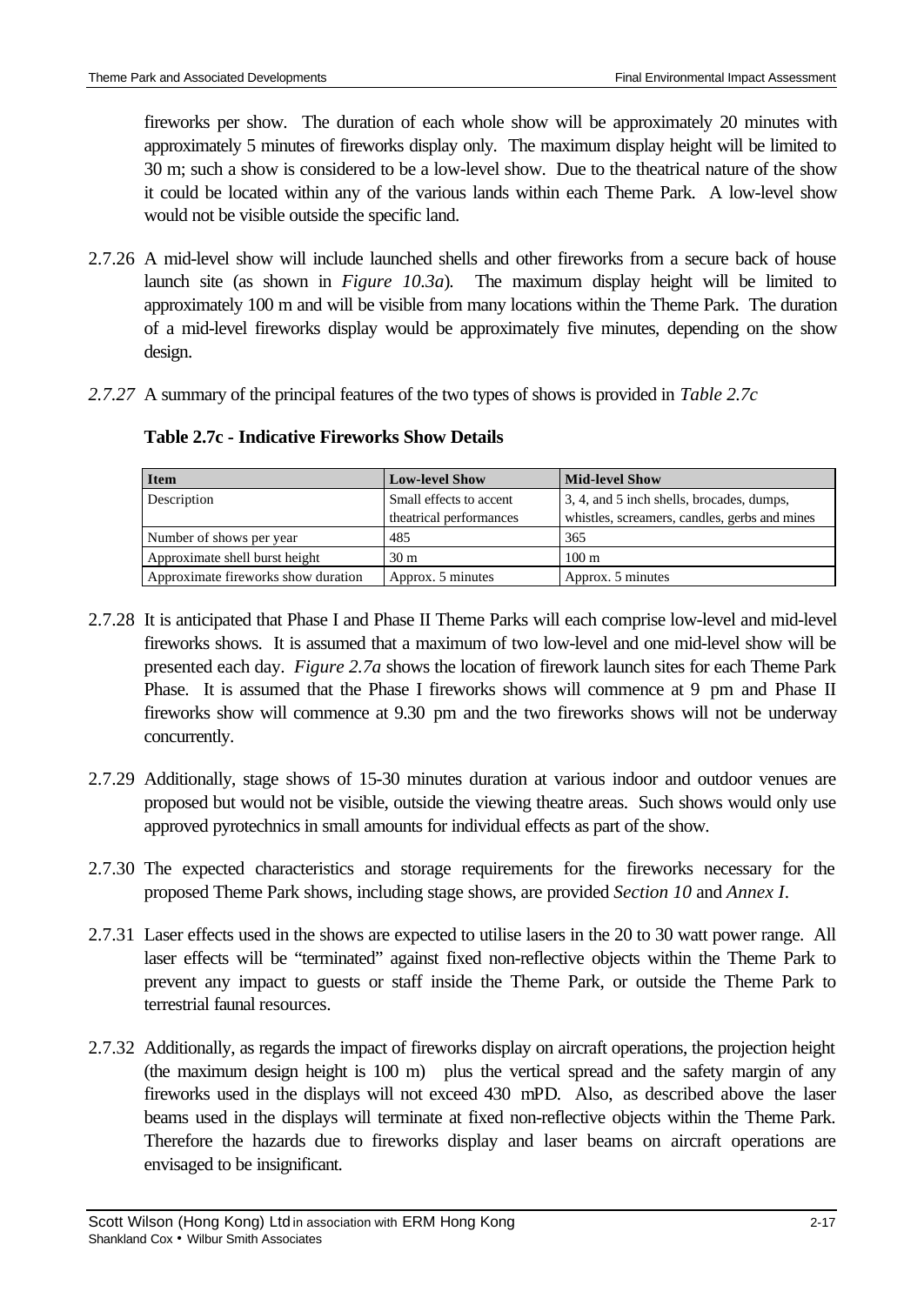#### **BACK OF HOUSE AREA**

- 2.7.33 The back of house areas (approximately 15 ha) in each Theme Park (Phase I and II) will provide the essential facilities and functions required to support Theme Park operations and will include:
	- Storage areas and warehouses (including dangerous goods storage and storage for fireworks) (further details provided in *Section 10*);
	- Fabrication and maintenance workshops (fabricating and maintaining attractions, costumes, displays, painting, backdrops etc) in support of various Theme Park attractions;
	- Boilers for space heating and domestic hot water production (further details provided in *Section 3*);
	- Food preparation building, administrative offices, shops, employee lounge, laundry and wardrobe facilities and dressing rooms;
	- Vehicle storage and services, fuel and emergency generator storage;
	- Mid-level fireworks launch areas (further details provided in *Section 10*);
	- Plant nursery and possible animal care facilities;
	- Fire station operated by HKITP; and
	- Waste storage and handling: an area of about 0.3 ha will be designated within each of the back of house service areas (Theme Park Phase I and Phase II) for solid waste storage and recyclables recovery/ waste reduction initiatives, including solid waste sorting and compaction. It is assumed that there will be five hotel refuse collection points (RCPs), two RCPs for each Theme Park phase (ie four total) and two RCPs for the RD&E area. The RCPs in the Phase I and II Theme Park will be located away from public areas in back of house service facilities. Further details pertaining to solid waste management and recycling area provided in *Section 6.*

#### **RD&E AREAS**

- 2.7.34 The RD&E area will border the government landscape district to the east and west. It will link the PTI and rail station(s) from the north of the ferry pier from the south. Access to the Theme Park will be provided from the RD&E area. Most of the building in the area will be one or two storeys with building heights occasionally rising above 20 m. The primary uses may include retail shops, dining/restaurants and places of entertainment. Secondary uses may include storage, administrative offices, solid waste management installation, utility services, kitchens and food preparations areas, and other uses to support the RD&E concept.
- 2.7.35 The layout and the venue mix have yet to be determined. Area development including landscaping, lighting and fixtures that complement the overall atmosphere of the complex will also be a key component of the RD&E area.

## **2.8 WATER RECREATION CENTRE**

2.8.1 The Water Recreation Centre (about 32 ha) to the north-west of the Theme Park includes an artificial lake (about 12 ha) and associated amenities (car park, access roads, footpaths, trail and boat store and landscaping). This public element comprises an EIAO Schedule 2 Designated Project, *Table 2.3a*.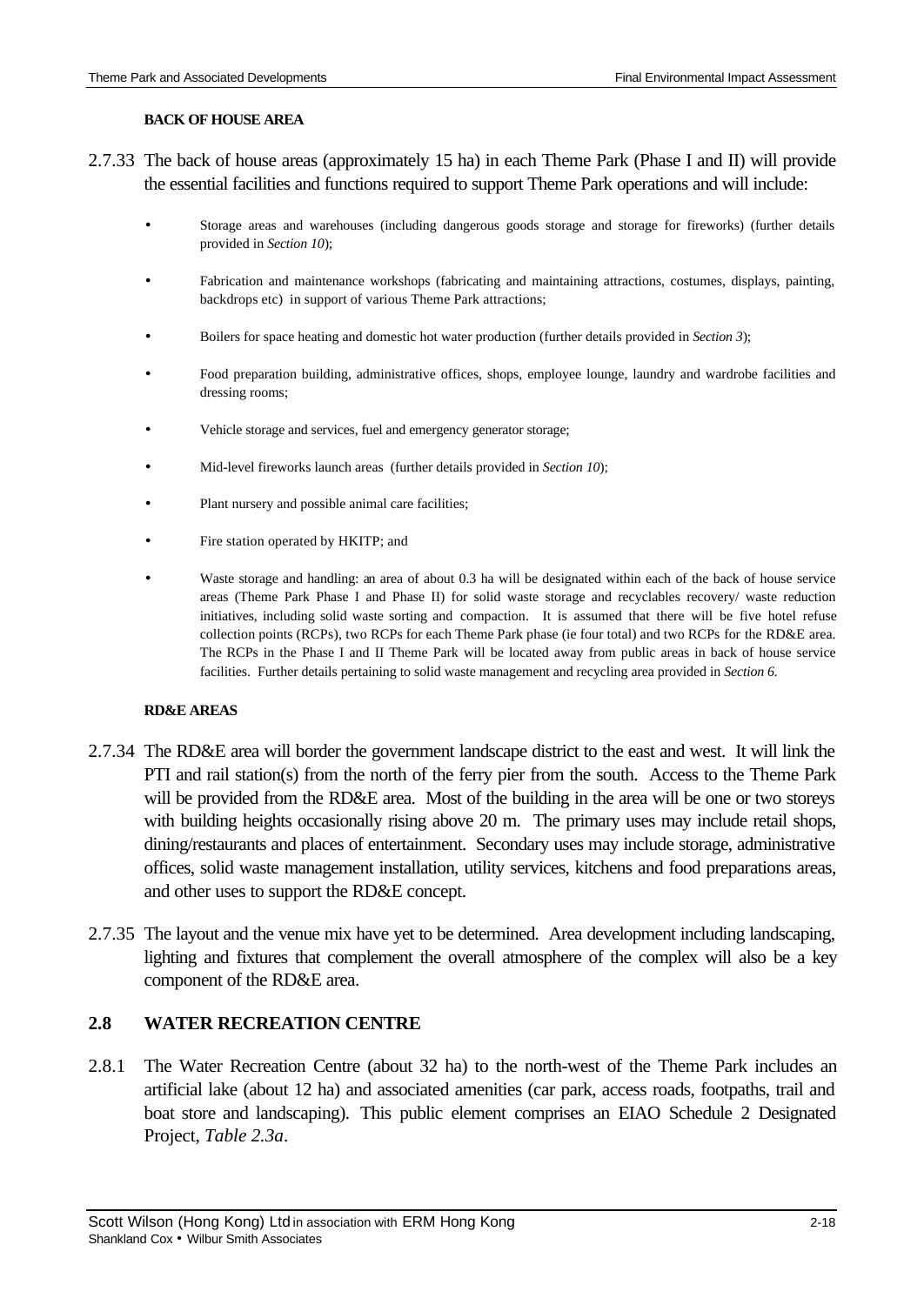### 2.8.2 It is intended that the lake will be multi-functional providing:

- A landscape feature;
- A source of freshwater for irrigation;
- Reduced required volume of reclamation filling; and
- Scope for public (secondary contact only) water sport recreational activities (boating, sailing, canoeing etc.).
- 2.8.3 Planned uses for the Water Recreation Centre may include a boating facility, changing rooms, restaurant/dining, refreshment kiosk, canteen, and place of recreation. Secondary uses may include storage, kitchens and food preparation areas, administrative offices, car and coach parking, and utility installation. A small building to serve the public will be located on site in order to house water recreation uses. The number of buildings and structures around the lake will be minimised and will be low-density and low-rise (6 m maximum height) in nature.
- 2.8.4 The building design will be themed appropriately for a water recreation centre. The majority of the remaining area of the water recreation centre will include the lake as well as landscaping and sitting areas to serve the public.
- 2.8.5 The lake will be filled primarily from run-off from the surrounding slopes (with a connection to the freshwater supply network for topping off to maintain the level of the lake); there will be a gate system to divert stormwater and prevent silt-filled stormwater from entering the lake after storm. De-silting facilities comprising sediment traps will be provided along the catchwaters to assist in sediment entrapment and removal. Protection systems will be provided to prevent stormwater runoff from hard surfaces (eg. roadways) and built-up areas from entering the lake under normal weather conditions. It should be noted that the lake does not form part of the primary drainage system.
- 2.8.6 The proposed water level in the lake will be limited to 1 m from the nominal level of +7.5 mPD. The lake is expected to be lined with a geosynthetic liner system including a high density polyethylene (HDPE) membrane sandwiched between protective geotextiles. The area of the lake is 12 ha and volume is expected to be about  $600,000$  -  $700,000$  m<sup>3</sup>.
- 2.8.7 Automatic penstocks are to be provided to control the flow of water from the catchwaters to the lake (based on lake water level). An overflow weir will be provided to allow surplus water (eg direct rainfall on the lake surface) to flow into the western drainage channel which discharges to the sea.
- 2.8.8 A back-up raw water supply system (or alternative fresh water supply from the proposed planned fresh water service reservoir at Yam O Tuk) will be provided to allow lake topping-up during the dry season (as required), as detailed in *Section 5*. A dedicated piping system and pump station (located in the utility yard) will be provided to extract and distribute lake water for irrigation purposes throughout the Theme Park development.

### **WATER RECREATION CENTRE CONSTRUCTION WORKS**

2.8.9 The required works for the construction of the Water Recreation Centre facilities will include the use of heavy plant for excavation, piling, landscaping, concreting and building/ structures construction. Key activities will include: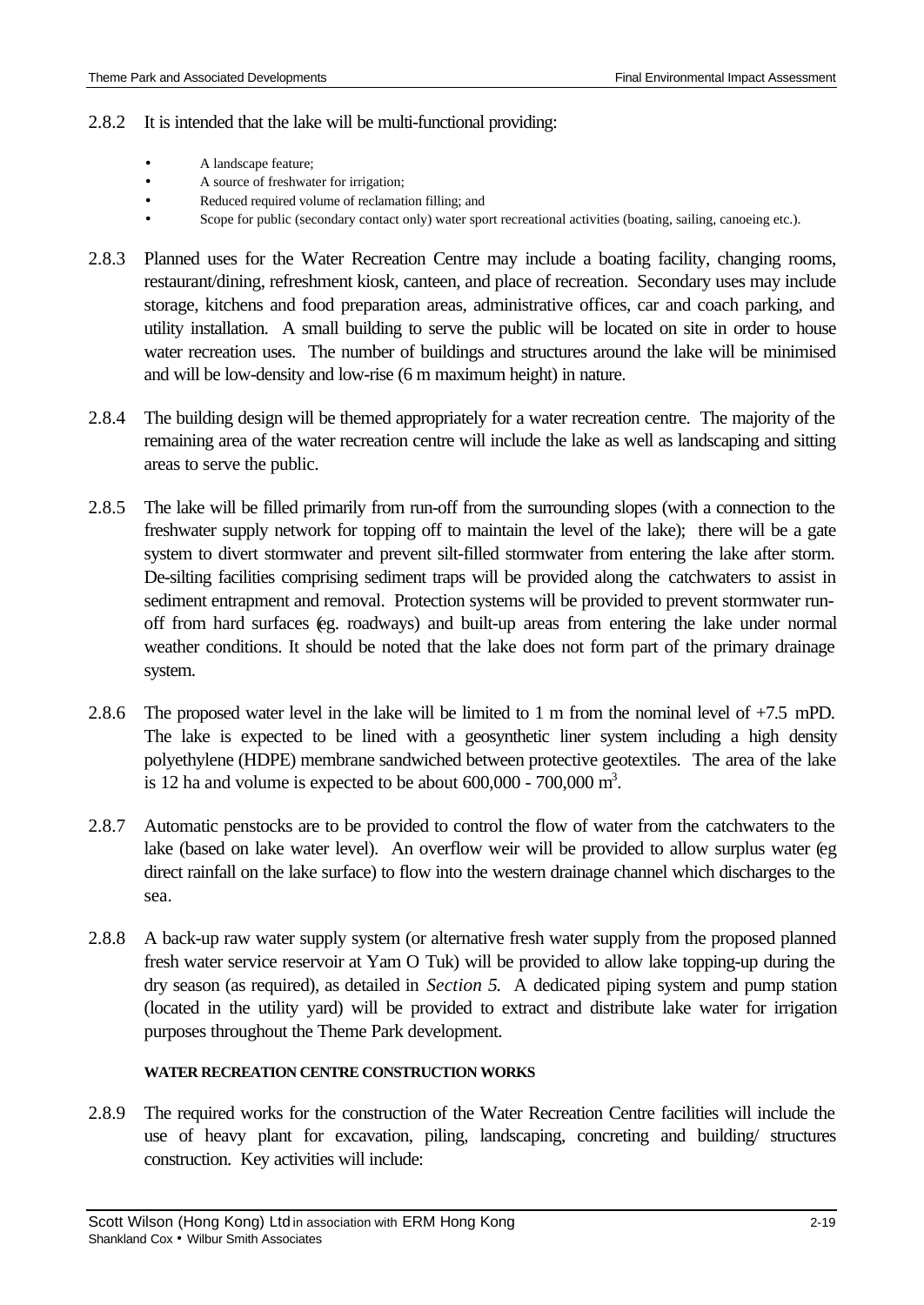- Lake excavation and dredging of marine sediment;
- Placement of lake membrane plus associated works/ tie-ins to drainage system;
- Construction of lake desilting and pumping facilities;
- Construction of Water Recreation Centre foundations; and
- Construction of Water Recreation Centre superstructure.
- 2.8.10 It is understood that CED has previously committed that the use of wooden construction site hoarding would not be allowed and metal (aluminium, alloy etc.) would be recommended as this would reduce the volume of construction and demolition waste for the Project.

#### **WATER RECREATION CENTRE CONSTRUCTION PHASING AND SCHEDULE**

*2.8.11* A tentative schedule for development of the Water Recreation Centre is provided in *Table 2.8a*

### **Table 2.8a - Water Recreation Centre Construction Schedule**

| <b>Activity</b>                        | <b>Start</b>        | Finish              |
|----------------------------------------|---------------------|---------------------|
| Lake excavation                        | O <sub>2</sub> 2001 | O <sub>4</sub> 2002 |
| Liner placement                        | O1 2002             | O <sub>4</sub> 2002 |
| Lake supporting facilities             | O <sub>3</sub> 2002 | O1 2003             |
| Water Recreation Centre foundations    | O <sub>3</sub> 2003 | O <sub>2</sub> 2004 |
| Water Recreation Centre superstructure | O <sub>2</sub> 2004 | O <sub>4</sub> 2004 |

### **2.9 ROAD TRANSPORTATION**

2.9.1 The primary temporary and permanent new roads associated with the Project outlined in *Section 2.2* are detailed in the following sections.

#### **TEMPORARY ACCESS ROAD**

#### *Alignment*

*2.9.2* A temporary access road will be constructed from Yam O to Penny's Bay to enable construction access to the Project area. The proposed route is shown on *Figure 2.9a.*

### *Construction Phasing Schedule*

2.9.3 Construction of the temporary access road to Penny's Bay is envisaged to commence in Q3 2000 with construction works completed within about 3 months.

### **CHOK KO WAN LINK ROAD (CKWLR)**

2.9.4 The CKWLR comprises an *EIAO Schedule 2* Designated Project, *Table 2.3.a*. The detailed EIA of CLWLR is presented in the NLDFS EIA. Pertinent details of the 1.5 km CKWLR section of this project are described herein.

## *CKWLR Alignment*

2.9.5 The CKWLR will be designed as an Expressway Standard route serving traffic from Yam O Interchange to link up with R10. It will incorporate a roundabout at Penny's Bay to serve the Theme Park (see *Figure 2.9b*).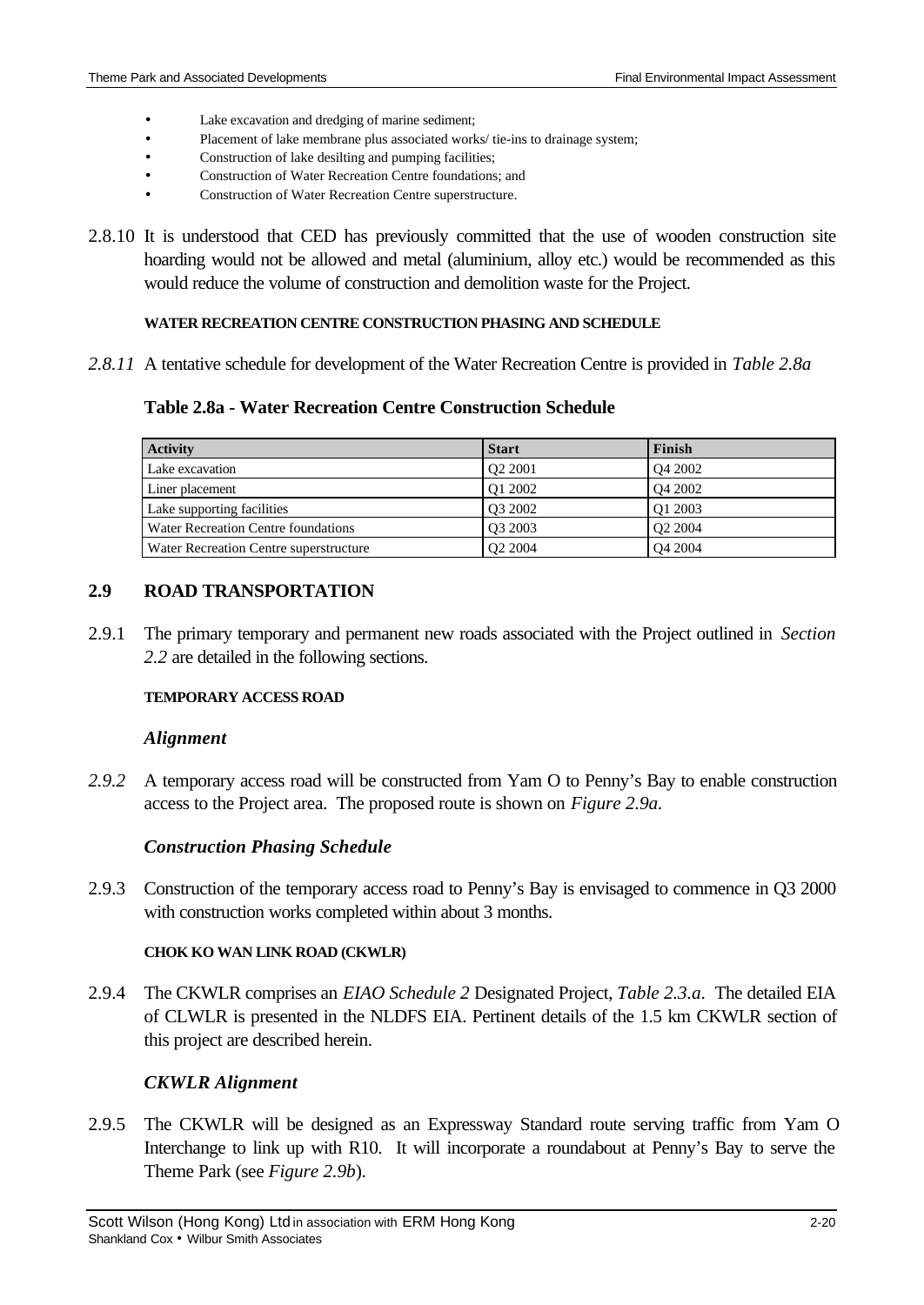- 2.9.6 In the west the CKWLR will connect to the existing Yam O Interchange and on the eastern side to the R10-NLYLH toll plaza; and in the long run to the conceptual R10 - Hong Kong - Lantau Link (R10-HKLL) at the Pa Tau Kwu Interchange. The alignment of the CKWLR begins at about +33 mPD/ +26 mPD from Yam O and gradually descends to a level of about +15 mPD at the Penny's Bay roundabout. The Penny's Bay roundabout will be located to the north-west of the Penny's Bay GTP to provide local access via Road P2 to the Theme Park and the Water Recreation Centre. Access will be via an at-grade roundabout located below the CKWLR mainline.
- 2.9.7 The CKWLR is expected to be in the form of a dual 3 lane carriageway with a design speed of  $100 \text{ km hr}^{-1}$ .

## *CLWLR Constraints*

2.9.8 Key identified constraints for the alignment of the western section of the CKWLR include the Yam O Interchange, the Penny's Bay Rail Link, the GTP, the need to provide a drainage reserve, and the need for Road P2 connection.

## *CKWLR Construction*

- 2.9.9 The required works for the construction of the CKWLR will include the use of heavy plant for excavation, drilling, piling, concreting, surfacing and structures construction. Key activities will include:
	- Demolition of Cheoy Lee Shipyard;
	- Excavation works for the Yam O tie-in;
	- Blasting works;
	- Slope protection works;
	- Construction of road foundations and superstructures from Yam O to Penny's Bay;
	- Road surfacing and construction of road sections at grade from Yam O to Penny's Bay; and
	- Road surfacing and construction of elevated road sections from Yam O to Penny's Bay.
- 2.9.10 It is understood that CED have previously committed that the use of wooden construction site hoarding would not be allowed and metal (aluminium, alloy etc.) would be recommended as this would reduce the volume of construction and demolition waste for the Project.

## *CKWLR Construction Phasing Schedule*

2.9.11 Construction of the CKWLR from Yam O Interchange to Penny's Bay roundabout is envisaged to commence in Q3 2002 for completion in Q1 2005.

## *CKWLR Traffic Forecasts*

2.9.12 The design traffic conditions and the percentage of heavy goods vehicles assumed in the air and noise impact assessments are summarised in *Figure 2.9b*.

## **ROAD P2**

2.9.13 The approximately 4 km Road P2 (Primary Distributor) comprises an *EIAO Schedule 2* Designated Project, *Table 2.3a*.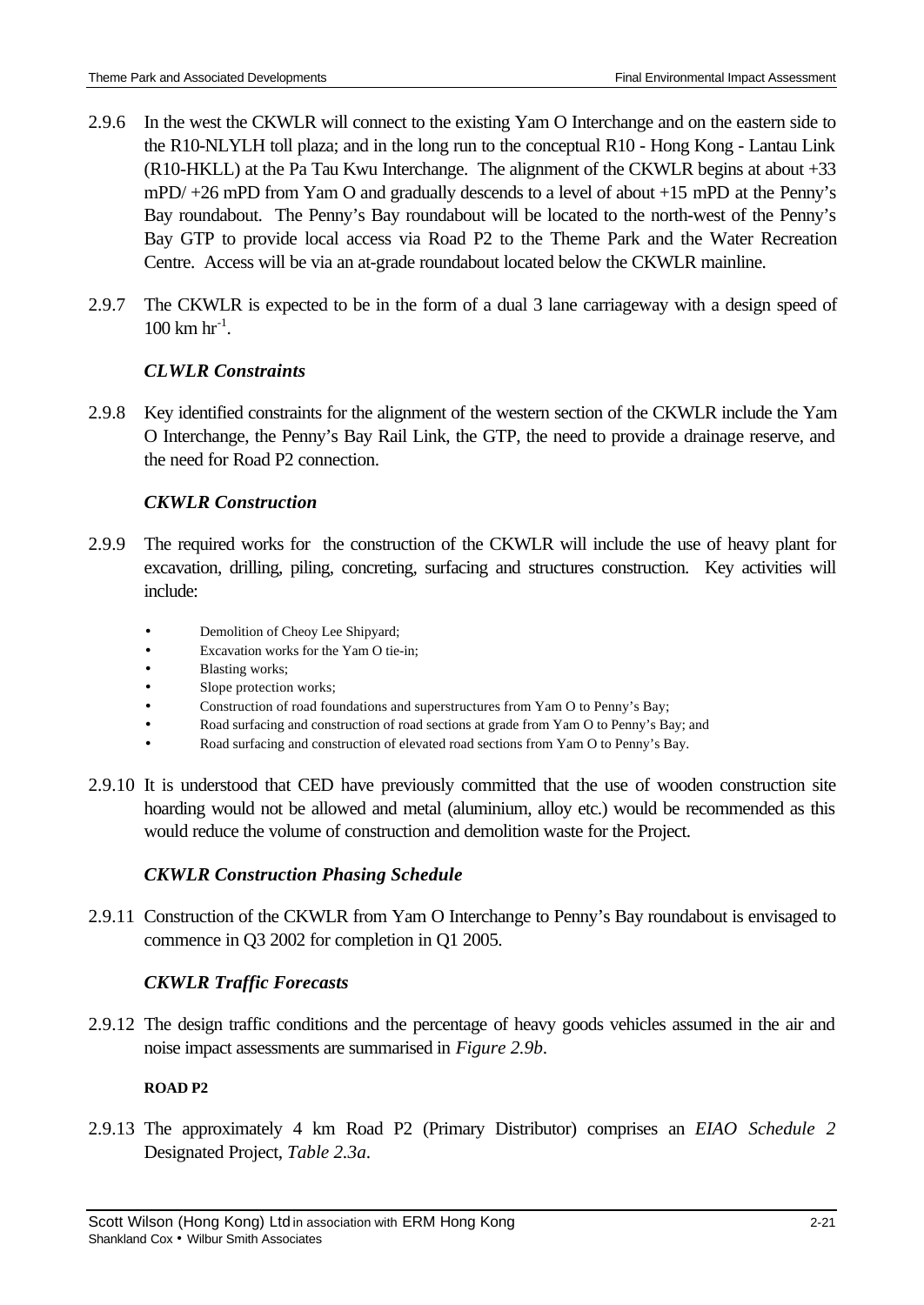## *Road P2Alignment*

- 2.9.14 Road P2 commences from the proposed development at Yam O and extends the existing Cheung Tung Road at Yam O interchange from P1 Junction and then connect to Penny's Bay Roundabout, provides a link from North Lantau to CKWLR and the Theme Park, and continuous along the southern coastal line to the Pa Tau Kwu roundabout (see *Figure 2.9b*). Road P2 will descend from a level of about +31 mPD at Yam O with an average gradient of +1.5% to the proposed Penny's Bay roundabout. It will run primarily on an elevated structure to connect to the Penny's Bay roundabout.
- 2.9.15 Road P2 is assumed to comprise a dual 2 lane arrangement and of about 4 km length. For EIA assessment purposes a design speed of  $70 \text{ km hr}^{-1}$  is assumed.

## *Road P2 Construction Phasing Schedule*

2.9.16 Construction of Road P2 from Yam O to the Penny's Bay roundabout is envisaged to commence in Q1 2003 with construction works completed within about 28 months. It is understood that CED have previously committed that the use of wooden construction site hoarding would not be allowed and metal (aluminium, alloy etc.) would be recommended as this would reduce the volume of construction and demolition waste for the Project.

## *Road P2 Traffic Forecasts*

2.9.17 The design traffic conditions (design flow, percentage heavy goods vehicles and design speed) for the above road, which have been used in the air and noise impact assessments, are summarised in *Figure 2.9b*.

## **RESORT ROAD**

## *Resort Road Alignment*

2.9.18 The proposed Resort Road (D1 and D2 for Phases I and II of the Theme Park, respectively) will be about 3.5 km long of District Distributor standard around the proposed Theme Park connected to Road P2 in the east and west via roundabouts (see *Figure 2.9b*). The Resort Road comprises *an EIAO Schedule 2* Designated Project as described in *Table 2.3a*. The assumed design speed for EIA assessment purpose is  $70 \text{ km hr}^{-1}$ .

## *Resort Road Construction Phasing Schedule*

2.9.19 Construction of the Resort Road from the Penny's Bay roundabout is envisaged to commence in early 2003 with construction works for the western section completed within about 15 months. It is understood that CED have previously committed that the use of wooden construction site hoarding would not be allowed and metal (aluminium, alloy etc.) would be recommended as this would reduce the volume of construction and demolition waste for the Project.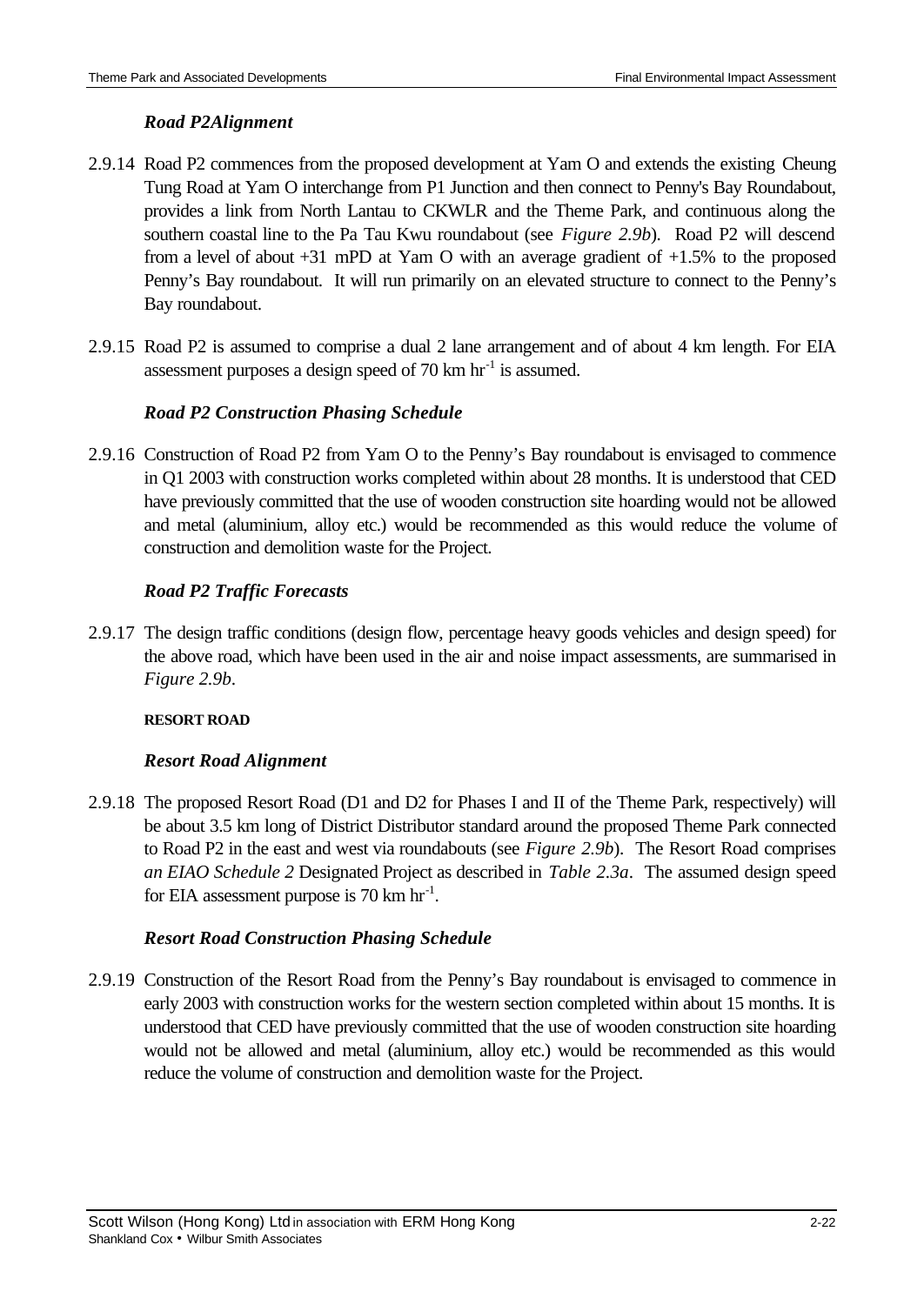### *Resort Road Traffic Forecasts*

2.9.20 The design traffic conditions (design flow, percentage heavy goods vehicles and design speed) for the Resort Road, which have been used in the air and noise impact assessments, are summarised in *Figure 2.9b*.

#### **PROJECT ROAD CONSTRUCTION WORKS SCHEDULE**

2.9.21 A tentative schedule for all temporary and permanent road construction works for the Project is provided in *Table 2.9a.*

### **Table 2.9a - Tentative Schedule for Project Road Construction Works**

| <b>Activity</b>                                                | <b>Start</b>        | Finish              |
|----------------------------------------------------------------|---------------------|---------------------|
| <b>Temporary Access Road</b>                                   |                     |                     |
| Surfacing and construction of road at grade                    | O3 2000             | O <sub>4</sub> 2000 |
| <b>CKWLR</b>                                                   |                     |                     |
| Site formation and road works at Ngong Shuen Au                | O <sub>4</sub> 2001 | Q4 2002             |
| Piling, foundations and superstructure (Yam O Interchange to   | O <sub>4</sub> 2002 | O1 2005             |
| Penny's Bay roundabout)                                        |                     |                     |
| Surfacing and construction of at grade and elevated sections   | O1 2003             | O1 2005             |
| Road P <sub>2</sub>                                            |                     |                     |
| Construction of at grade and elevated sections(North Lantau to | O1 2003             | O1 2005             |
| Theme Park west)                                               |                     |                     |
| Road surfacing                                                 | O <sub>2</sub> 2004 | O1 2005             |
| <b>Resort Road</b>                                             |                     |                     |
| Western Resort Road (Road D1) construction and surfacing       | Q1 2003             | Q1 2004             |
| Eastern Resort Road (Road D2) construction and surfacing       | O1 2007             | O1 2008             |

## **2.10 PENNY'S BAY RAIL LINK (PBRL)**

*2.10.1* This section provides a summary of the key elements of the proposed Penny's Bay Rail Link (PBRL), which with its two stations and tunnel element comprises an *EIAO Schedule 2* Designated Project, *Table 2.3a*. Full details are given in the separate PBRL EIA study which is appended to this report as *Annex M*

#### **PBRL ALIGNMENT DESCRIPTION**

- 2.10.2 The proposed Penny's Bay Rail Link comprises a new 3.6 km link from the existing Tung Chung Line at Yam O to Penny's Bay (see *Figure 2.1a* of *Annex M*).
- 2.10.3 A new Yam O Rail Station will be constructed along the existing Tung Chung Line and will have two platforms, for the Tung Chung Line services between Hong Kong and Tung Chung, and an additional, third platform dedicated to the PBRL service. Concourses will be constructed above the three platforms and connected by overhead link bridges.
- 2.10.4 The PBRL will comprise a single track which departs from the Up Tung Chung line track west of Yam O before passing under the existing North Lantau Highway and into a 100 m length of cut and cover tunnel. The PBRL then enters the 850 m single cell tunnel to pass below the central hills of Lantau to emerge to the north of Penny's Bay. A passing loop will be constructed to the south of the portal before the PBRL enters the new station at Penny's Bay, hereafter referred to as the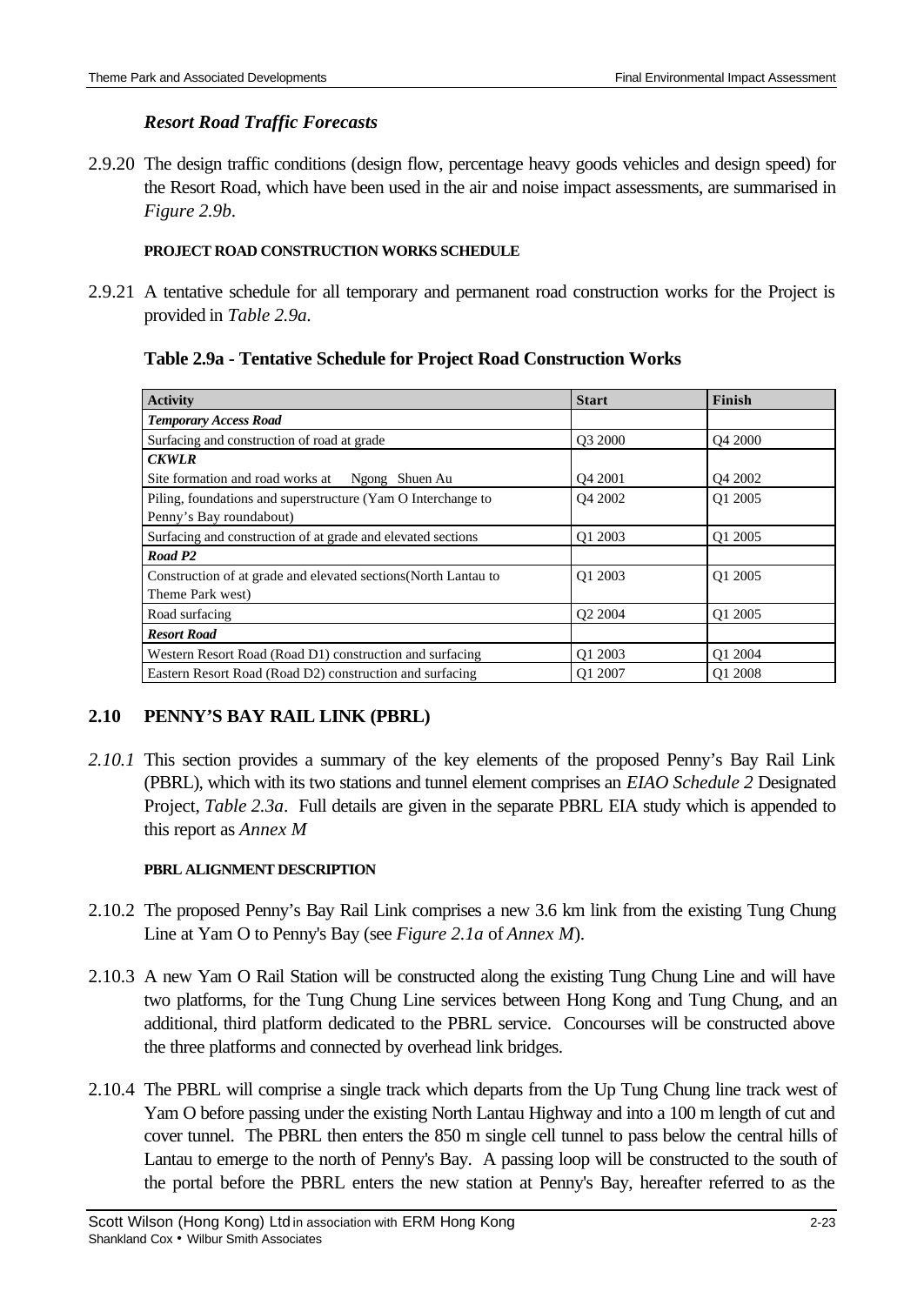Penny's Bay Rail Station<sup>1</sup>. The Penny's Bay Rail Station will be located to the north of the Theme Park and will comprise a single platform with cleaning facilities and a light workshop area.

2.10.5 Much of the PBRL is to be constructed at grade. However, portions of the track will be in cutting in the vicinity of Penny's Bay Rail Station and will be depressed shielded from the Theme Park by earth bunding alongside the PBRL alignment. At Yam O, the alignment is at-grade, situated on the existing reclamation level as it passes under the roads of the North Lantau Highway.

### **IDENTIFICATION OF PBRL ALIGNMENT CONSTRAINTS**

- 2.10.6 Within the Yam O site, the alignment is constrained by the existing and proposed highways, the existing Lantau Airport Railway (LAR), an existing MTR traction substation and the close proximity of the sea wall. Together with the need for the PBRL platform to be parallel with the existing LAR lines, the alignment is essentially engineered to fit the existing infrastructure. Other options have been examined but these involve only minor deviation in the vicinity of Yam O Rail Station according to platform and connection details.
- 2.10.7 These constraints determine the alignment to the east and then south, in tunnel through the hill to Penny's Bay, continuing towards the Theme Park site on land to be reclaimed in Penny's Bay by CED. The layout within the Penny's Bay reclamation is determined by the planning layout of the intended land uses for the platform.
- 2.10.8 The existing LAR tracks at Yam O are at approximately +6.2 mPD and the PBRL will be at the same level with a horizontal profile extending from the LAR tracks to the tunnel portal. Throughout the tunnel section, the vertical alignment follows a slight up gradient towards the Penny's Bay reclamation, designed to closely parallel with the Government's highway proposals at that portal, then trending downwards to Penny's Bay Station, where it is at a level of approximately  $+2.0$  mPD, which in conjunction with earth bunds, serves to mask train operations from the Theme Park.

### **PBRL OPERATING CONCEPT**

 $\overline{a}$ 

- 2.10.9 The PBRL will be fully integrated with the MTRC's existing Tung Chung Line through a new interchange station at Yam O. From Yam O Station, the train will travel to a new station in Penny's Bay, with direct pedestrian access to the Theme Park site.
- 2.10.10 The new rail link will have the following operating characteristics:
	- A shuttle service between the new Yam O Station on the Tung Chung Line and a new Penny's Bay Rail Station at Penny's Bay to be operated by the railway intended operator of MTRC.
	- Fully integrated with the wider MTR network in terms of ticketing and service connections.
	- Upon commissioning in 2005, urban line type train with at least three cars would operate a shuttle service from Yam O to the Theme Park. Train service interval would be subject to discussion and demand estimates, but are currently assumed to be between 5 and 10 minute

 <sup>(1)</sup> Penny's Bay Rail Station is referred to as "Disneyland Station" in Annex M. These are only working names. The formal name of the station will be determined in due course.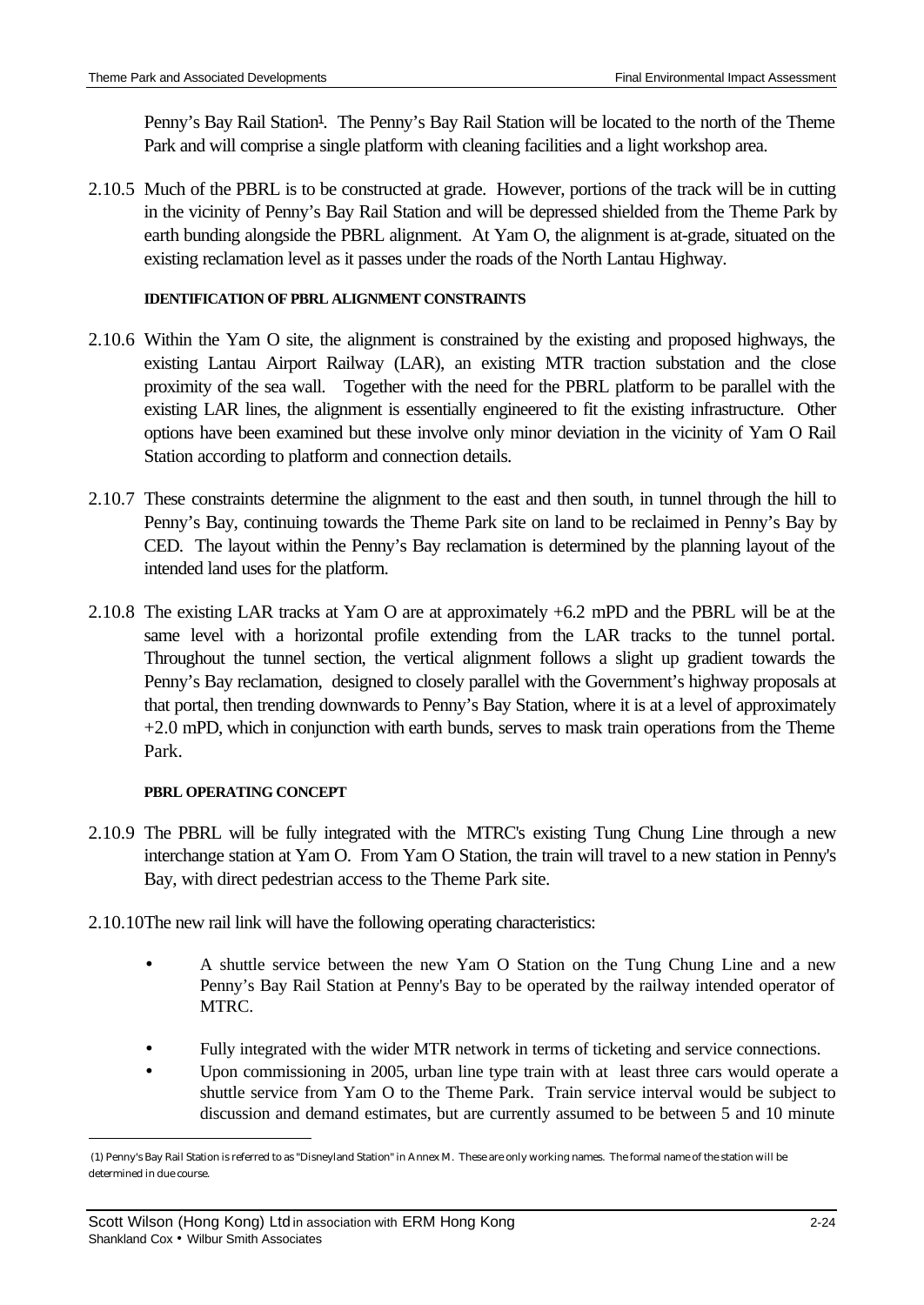headway in each direction.

- In the longer term, eight-car trains may be employed to meet increased demand.
- The train journey time from Yam O Station to Penny's Bay Rail Station would be about 3.5 minutes.
- Cross platform interchange, without ticket barriers and similar to the existing MTR network, would be provided at Yam O Rail Station for visitors travelling to Penny's Bay Rail Station from the main urban areas. These include visitors from the Tung Chung Line rail interchanges at Lai King and Nam Cheong. Their return journeys would be via convenient overhead passenger connections from the PBRL platform to the Hong Kong bound platform, also without ticket barriers.
- Customers originating in Tung Chung would interchange with the Penny's Bay Rail Link service by using the overhead pedestrian connections at Yam O Rail Station. Travellers returning to Tung Chung would take the mainline Tung Chung Line service, by cross-platform interchange, from Yam O Rail Station to Tung Chung.
- The Penny's Bay Rail Station will have a single platform. All trains would terminate and reverse at Penny's Bay Rail Station.
- The shuttle service would be integrated with the existing MTR lines and stabling, maintenance, etc. would be provided at the MTRC's existing facilities at nearby Siu Ho Wan Depot. This depot would also provide support and train substitution in the event of equipment failure.
- Light train cleaning at Penny's Bay Station.

### **METHOD OF PBRL CONSTRUCTION**

- 2.10.11 Both station sites will be principal areas of construction, as shown by *Figure 2.4a* of *Annex M*, supplemented by a temporary depot near Penny's Bay Rail Station and sites at the tunnel portals.
- 2.10.12 The required works for the construction of PBRL include the use of heavy plant for excavation, filling, concreting, tunnelling and station construction. The key construction stages and activities of the Project are outlined below:
	- Yam O Rail Station construction;
	- Tunnel portal works;
	- Tunnel works
	- Track construction; and
	- Penny's Bay Rail Station construction.

### **PBRL CONSTRUCTION PHASING SCHEDULE**

2.10.13 Yam O Rail Station and the Penny's Bay Rail Link are expected to be opened for passenger service in early 2005, which will be approximately 36 months from the date of construction commencement. The presently envisaged programme milestones are shown in *Table 2.10a* assuming Government land at Penny's Bay will be available in early 2003.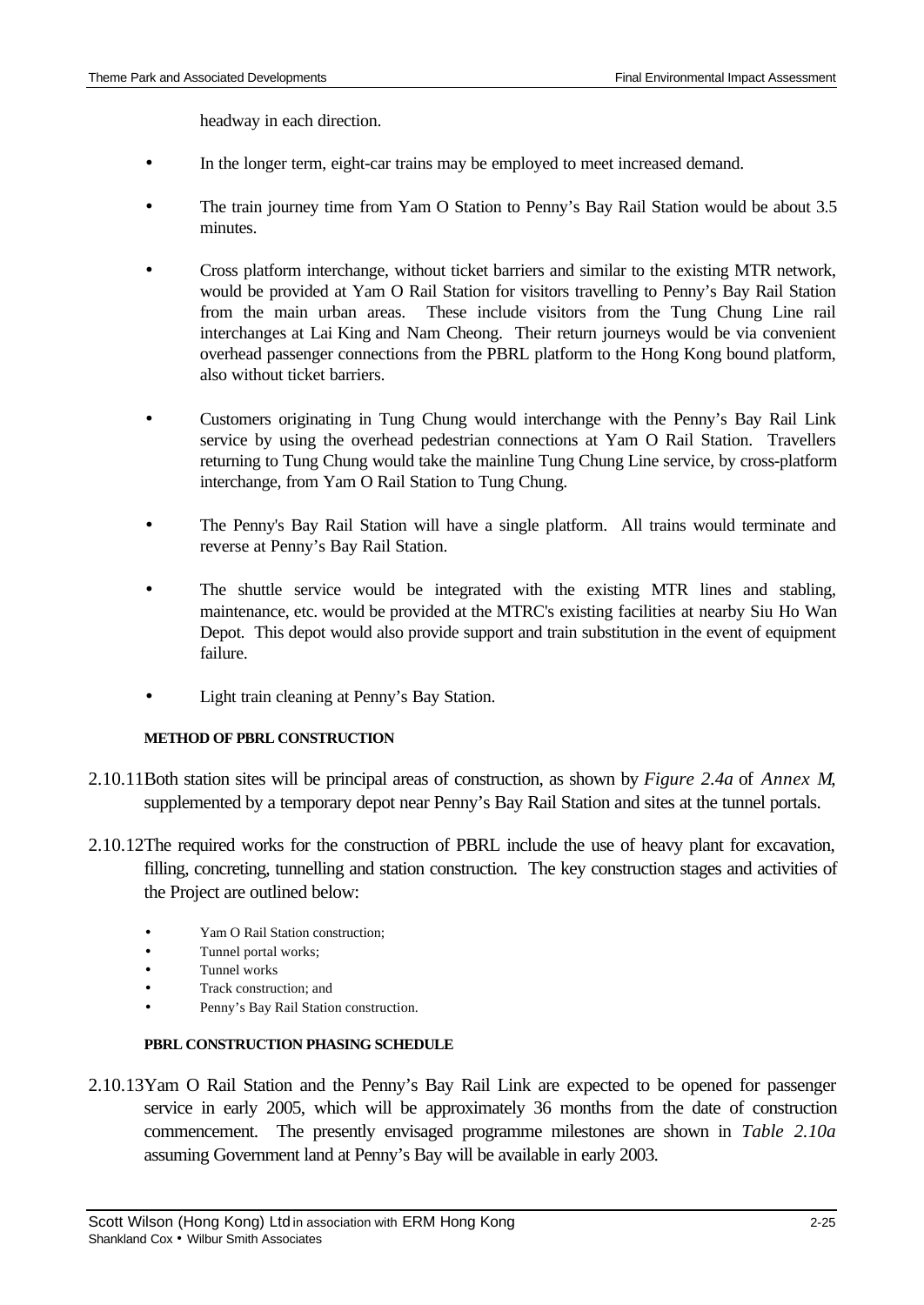| <b>Activity</b>                                               | <b>Start</b>                         | Finish                       |
|---------------------------------------------------------------|--------------------------------------|------------------------------|
| Yam O station and adjacent works                              | O <sub>4</sub> 2002                  | O <sub>2</sub> 2004          |
| Tunnel                                                        | $Q2 2002$ (north)<br>Q1 2003 (south) | Q2 2004 (north<br>and south) |
| Penny's Bay Rail Station and open cut section of<br>alignment | O1 2003                              | O <sub>2</sub> 2004          |
| Track turn out and related works                              | O <sub>2</sub> 2003                  | O1 2005                      |
| Track works and overhead lines                                | O <sub>2</sub> 2004                  | O3 2004                      |
| Station fitting out, commissioning, trial and test<br>runs    | $\overline{\phantom{a}}$             | O <sub>4</sub> 2004          |
| PBRL operational (open to public)                             | Feb 2005                             |                              |

### **Table 2.10a - Tentative Schedule for PBRL Construction and Implementation**

### **2.11 STORMWATER DRAINAGE, SEWERAGE AND OTHER UTILITIES**

#### **STORMWATER DRAINAGE SYSTEM**

- 2.11.1 The currently proposed urban trunk drainage system (with the exception of the CLP site) will flow towards the east and discharge to the Kap Shui Mun Channel. This drainage structure is expected to comprise of a two to three cell box culvert (approximately 3.5 m wide and 3.5 m height each) arrangement with a length of about 1.7 km, the eastern stormwater drainage culvert comprises an EIAO Schedule 2 Designated Project, *Table 2.3a,* as it discharges within 300 m of the Pa Tau Kwu archaeological site.
- 2.11.2 Stormwater runoff from natural hill slopes surrounding Penny's Bay, landscaped areas of the new reclamation will be collected into a separate catchwater system for discharge to the sea via an open channel of about 2.2 km in length at the southwest corner of the reclamation.
- 2.11.3 It is proposed that drainage from the Theme Park and hotel areas will discharge to the sea via a number of 1-3 cell box culverts on the southern shoreline of the Penny's Bay reclamation.
- 2.11.4 A conceptual drainage layout plan for the Project is provided in *Figure 2.11a,* the provisional drainage layout for the Theme Park and associated facilities is also shown. See also *Section 2.12* concerning drainage of vehicle parking areas.
- 2.11.5 CED will be responsible for the provision of stormwater drainage systems.

#### **SEWERAGE SYSTEM**

- 2.11.6 The provisional sewerage plan for the Theme Park and associated developments comprises two principal sewers:
	- One principal sewer would follow the route of the Resort Road to collect sewage from all areas to the south of the PBRL. The sewer will convey flows from east to west and would be expected to comprise a combination of gravity and pressurised systems. This sewer would discharge to a pumping station (nominal capacity of 112,320  $\text{m}^3/\text{day}$  in the north-west corner of the Theme Park in the area designated as a utility yard; and
	- A second principal sewer following Road P2 on the northern boundary of the Theme Park would collect flows from the north of PBRL. The sewer would conduct flows from east to west to the above pumping station.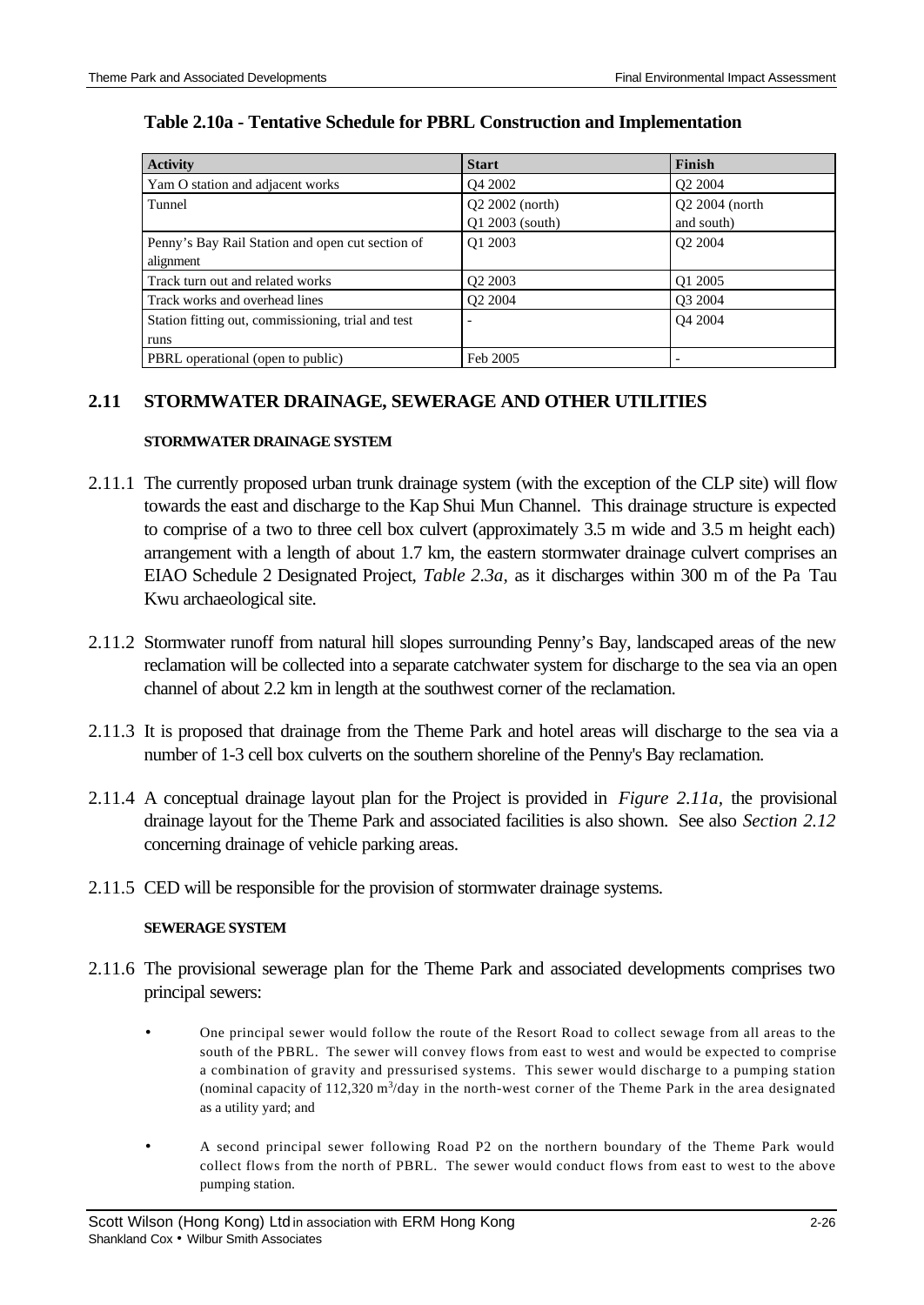- 2.11.7 The pumping station would convey flows via twin rising mains northwards to a previously constructed gravity main which will conduct flows to the Yam O Sewage Pumping Station. This pumping station will convey flows to the Siu Ho Wan Sewerage Treatment Works (SHWSTW).
- 2.11.8 The arrangement of sewerage within the Project site is shown in *Figure 2.11b*, and their construction will be the responsibility of CED. Further details are provided in *Section 5* of this EIA Report.

#### **OTHER UTILITY AND SERVICE SYSTEMS**

- 2.11.9 Other utility and service systems required for the Project will be provided and installed by CED and relevant utility service providers, as necessary, and will include:
	- Water supply (fresh and probably salt water supply from planned/ proposed service reservoirs at Yam O Tuk and salt water may be supplied from Siu Ho Wan);
	- Electricity supply;
	- Town gas; and
	- Telecommunications.

#### **UTILITY AND SERVICES CONSTRUCTION PHASING SCHEDULE**

*2.11.10* A tentative schedule for construction and installation of utility and services (for Theme Park Phase I development) is provided in *Table 2.11a.*

#### **Table 2.11a - Tentative Schedule for Utilities and Services Installation**

| <b>Activity</b>                                                 | <b>Start</b>        | Finish  |
|-----------------------------------------------------------------|---------------------|---------|
| Installation of sewerage mains, pumping station etc.            | O <sub>3</sub> 2000 | O1 2005 |
| Installation of stromwater drainage, open channels and culverts | O <sub>3</sub> 2000 | O1 2005 |
| Installation of water mains, freshwater and saltwater systems   | O3 2000             | O1 2005 |
| Installation of utilities and services                          | O <sub>3</sub> 2000 | O1 2005 |

2.11.11 It is understood that CED have previously committed that the use of wooden construction site hoarding would not be allowed and metal (aluminium, alloy etc.) would be recommended as this would reduce the volume of construction and demolition waste for the Project.

## **2.12 OTHER ASSOCIATED THEME PARK DEVELOPMENTS**

### *Government, Institution or Community (G/IC) Facilities*

- 2.12.1 A strip of land of about 23 ha to the north of the Theme Park boundary has been assigned for supporting G/IC facilities related to security, rescue, parking and public transport. It will include the Penny's Bay Rail Station and the following facilities will be provided :
	- divisional police station,
	- divisional fire station (including an ambulance station),
	- bus terminus,
	- car park,
	- coach park,
	- petrol filling/ service station,
	- telephone exchange, and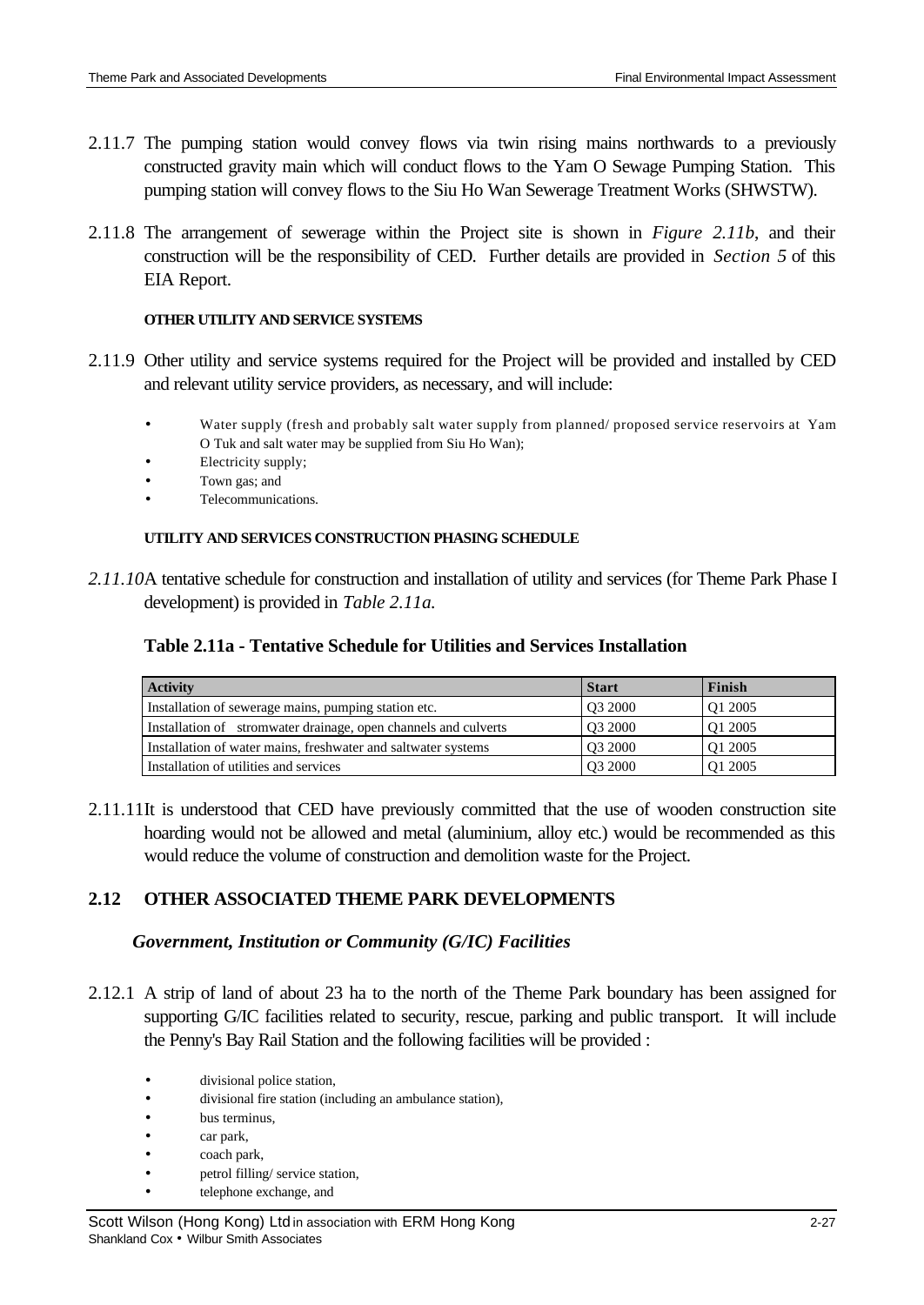other utility services.

### *Vehicle Parking Areas*

- 2.12.2 Two vehicle parking areas located to the north of the Theme Park will be provided by HKITP one for coach and one for car parking: East Public Carpark and West Public Carpark. The parking areas will be located adjacent to the northern boundary of the Theme Park, to the south of Road P2 and on either side of the PTI (see *Figure 2.7a*). These parking areas will have a total combined area of about 11 ha and will provide parking for 300 to 600 tour coaches and 1,000 to 2,000 (Phase I - Opening Day - Phase II- Build Out, respectively) private cars. The maximum height of the parking structure is 15 m. Due to the nature of the parking areas, landscaping will be primarily on the perimeter of the parking areas.
- 2.12.3 Vehicle parking areas will include oil/grease/fuel interceptors/traps/ separators to prevent such discharges to stormwater drainage systems during routine operation.

## *Public Transport Interchanges (PTI)*

2.12.4 Two Public Transport Interchanges will be provided by HKITP. One will be located to the north of the Theme Park between the Penny's Bay Rail Station and Road P2. This PTI will provide general drop off and pick up access for guests and employees. Permanent PTI related buildings will be a maximum 10 m tall. The second PTI will comprise a temporary facility located on the 10 ha reclamation at Yam O (see *Figure 2.4a*).

### *Roadside Buffers, Berms and Landscaping Features*

2.12.5 Roadside buffers, berms and landscaping features will be provided by CED and HKITP. Full details of proposed screening and landscaping measures are provided in the landscape and visual impact assessment (see *Annex K*) and are shown in *Figure 2.7b*. It is understood that CED have previously committed that the use of wooden construction site hoarding would not be allowed and metal (aluminium, alloy etc.) would be recommended as this would reduce the volume of construction and demolition waste for the Project.

## *Slope Stabilisation*

2.12.6 Slope stabilisation measures will be provided by CED for adjacent slopes in the Penny's Bay development area and adjacent to all infrastructure and related works. Provided measures will include slope formation and treatment, landslide prevention and remedial works as necessary. It is understood that CED have previously committed that the use of wooden construction site hoarding would not be allowed and metal (aluminium, alloy etc.) would be recommended as this would reduce the volume of construction and demolition waste for the Project.

## **2.13 CONCURRENT PROJECTS**

- 2.13.1 Concurrent ongoing projects in the vicinity of this Project considered in impact assessments for cumulative purposes are described below:
- 2.13.2 The Route 10 North Lantau to Yuen Long Highway (Route 10 NLYLH) southern section comprises the link between the toll plaza at Fa Peng and the interchange to the south of So Kwun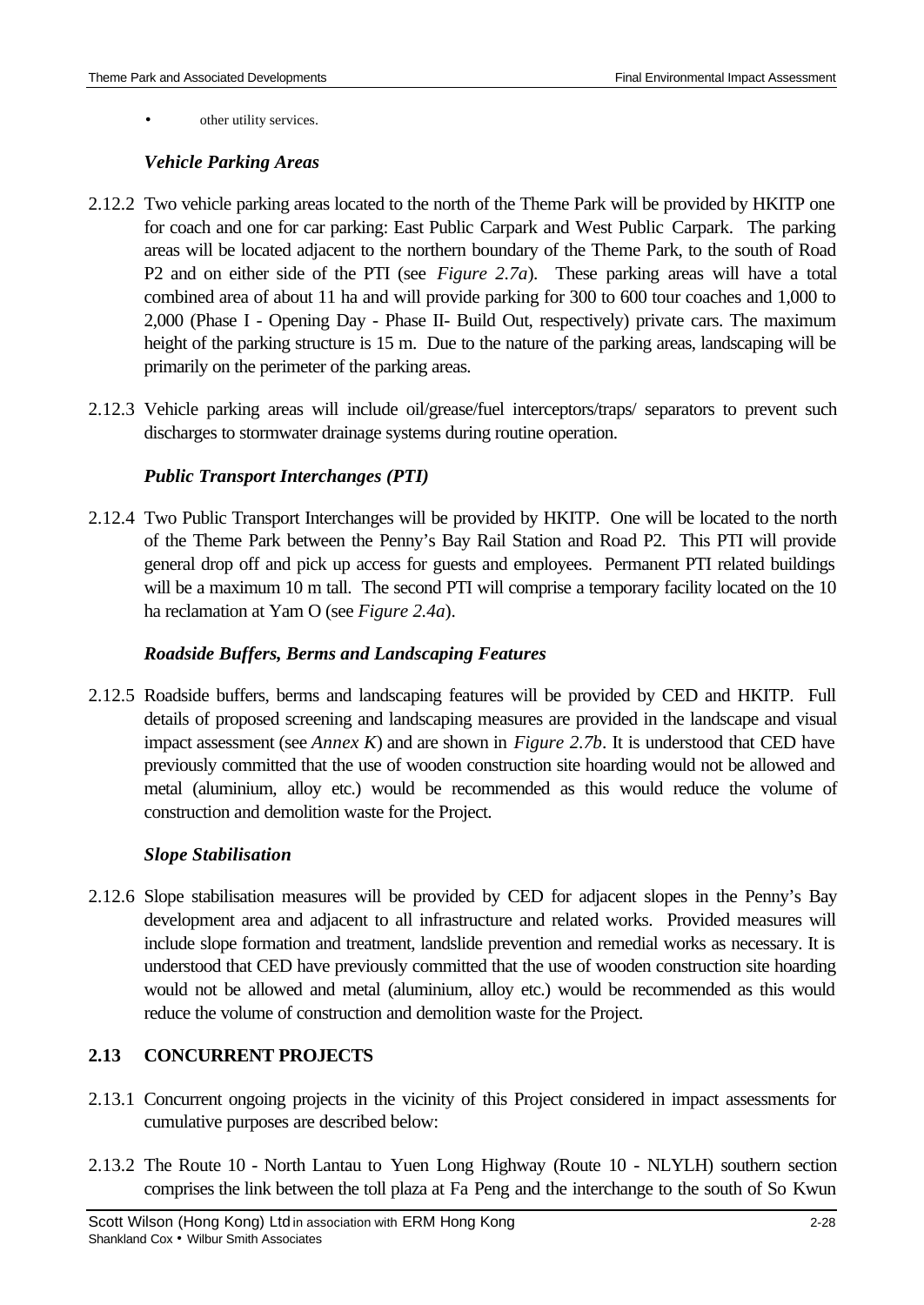Wat. The alignment connects to the Chok Ko Wan Link Road at Fa Peng. The construction work is scheduled to commence in 2002 for completion in 2007. An EIA has been completed in July 1999 for the Route 10-NLYLH southern section and has been approved under the EIAO.

- 2.13.3 The Remaining Development in Tung Chung and Tai Ho Comprehensive Feasibility Study covers four major development areas in Tung Chung (Center, Valley and East) and four in Tai Ho (West, Central, East and Bay). A Recommended Outline Development Plan has been produced for North Lantau with an ultimate target population of 320,000 for North Lantau at year 2011.
- 2.13.4 The proposed Dangerous Goods Anchorage (DGA) at Tang Lung Chau provides a total of 72 moorings and has a gross area of 67.5 ha, which is bounded by the centre lines of the surrounding breakwater. According to the Tsuen Wan Bay Further Reclamation, Area 35 Engineering, Planning and Environmental Investigation (TDD, 1999), the latest estimate on the programme for was for commencement of the works in late 2000 for completion in mid 2003.
- 2.13.5 The proposed reclamation at Sham Tseng covers an area of 16.3 ha located between Ting Kau and Sham Tseng Sewage Treatment Works and Tsing Lung Tau. The dredging and reclamation work was proposed to commence in 2002 for completion in 2004 and the construction of the entire project will complete by 2008.
- 2.13.6 In addition, a number of possible concurrent projects have been taken into consideration in this EIA. These include dredging and filling at the Container Terminal No. 9 (CT9) reclamation which the construction work was commenced in 1999 for completion (first berth operational) in 2001. Associated with construction of CT9 will be sand borrowing at the West of Sulphur Channel Marine Borrow Area (MBA) and dumping of dredged sediments at the South Tsing Yi MBA and/ or the South Cheung Chau marine disposal ground. Contaminated mud dredged from the CT9 will be disposed at the East Sha Chau Contaminated Mud Pits.
- 2.13.7 Other reclamation projects considered including Tsuen Wan Bay Reclamation, sand winning at East Lamma Channel Marine Borrow Area, and Lamma Extension power station reclamation. Details of the assumptions adopted are presented in Section 5.

## **2.14 BENEFITS AND DISBENEFITS OF THE PROJECT**

- 2.14.1 *Section 2.1* of this EIA summarised the principal reasons why the Theme Park and associated developments were being implemented. The perceived benefits associated with the Project are expected to be primarily of an economic nature. The development of a Theme Park and associated hotels and RD&E facilities has the potential for the following key benefits:
	- It would be expected to strengthen Hong Kong SAR's role as a major tourist destination in Asia and the world;
	- The development would be expected to act as a catalyst in attracting further tourism, recreational and leisure investment ( eg. hotels, retail, tourism services, air line and transport activities);
	- The development would be expected to generate economic benefit to the HK SAR via additional spending by existing tourists and local residents;
	- It would be expected to provide significant additional market for the services and materials supply sector during both construction and operation; and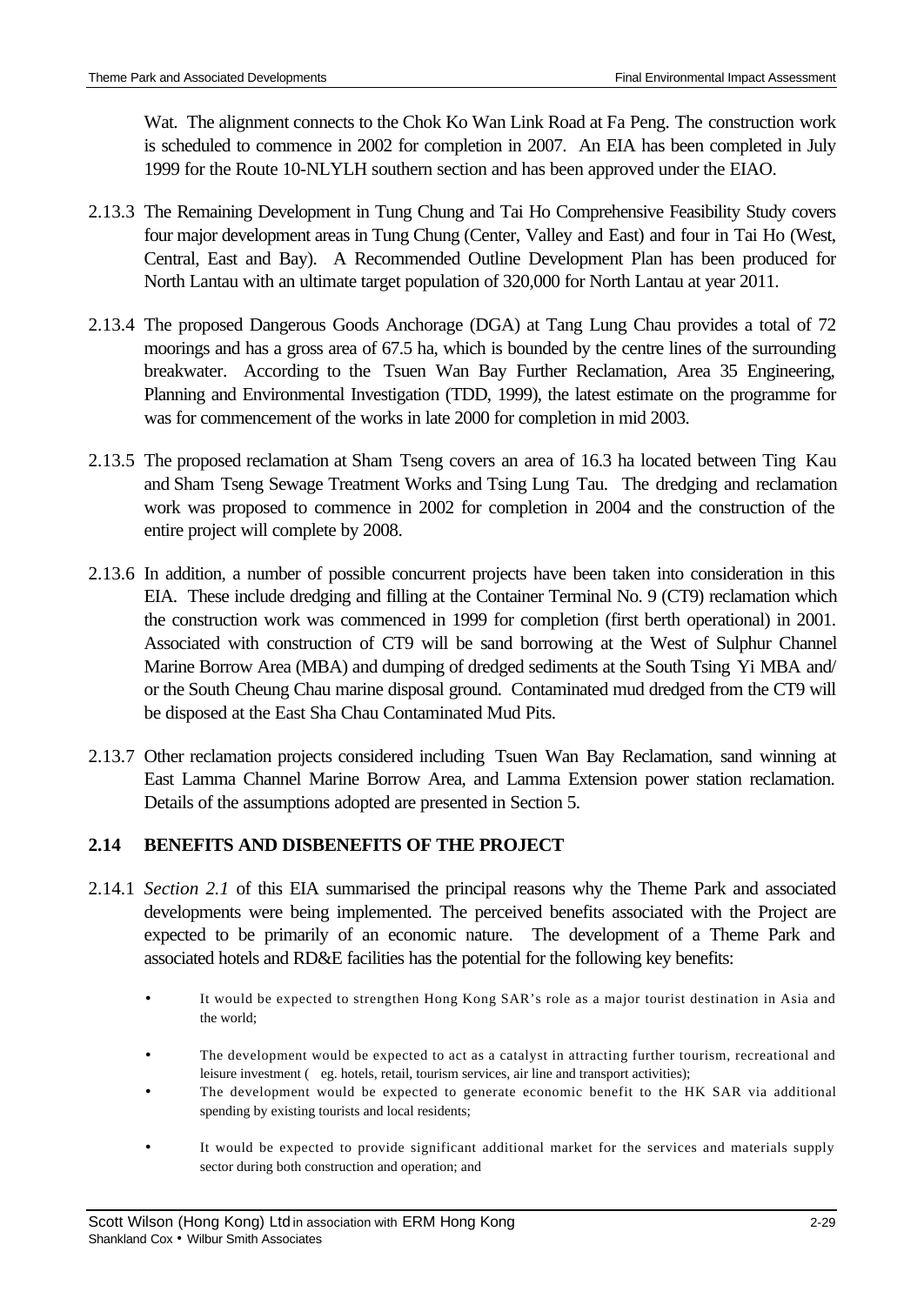- The Theme Park and associated developments would be a major employer generating direct and indirect employment opportunities during both construction and operation.
- 2.14.2 In addition, environmental benefits, designs, key protection measures, and enhancements arising from the Project include the following:
	- HKITP has committed to exclude the purchase of any fireworks that contain Chromium, Lead, Mercury, Arsenic, Manganese, Nickel or Zinc in their formulation. This minimises the use of products containing potentially harmful heavy metals and reduces possible impacts to the surrounding environment.
	- Noise created by the evening fireworks displays at the Theme Park is restricted to comply with the  $L_{eq}$  $15\text{min}$  55 dB(A) limit at the relevant NSRs.
	- Water quality mitigation measures for the construction of the Theme Park reclamations were specified in terms of operational constraints (eg limiting the rate of working, defining the construction sequence for the reclamations and recommending certain methods of construction) and 'best practice' working methods. The implementation of these measures would prevent adverse impacts to water quality.
	- The Project's reclamations will require a large amount of fill material and therefore offer a very good opportunity to utilise the public fill generated in the SAR. The use of public fill will not only alleviate the demand for virgin fill material but also reduce the pressure of disposing inert Construction and Demolition Material (C&DM) at the strategic landfills.
	- HKITP will implement waste reduction initiatives intended to divert material away from disposal at the strategic landfills. The initiatives will centre around the introduction of waste segregation and materials recovery measures.
	- The use of fabric (plastic) fenders instead of tropical hardwood fenders has been recommended for the proposed Theme Park Ferry Pier and service quay construction.
	- The use of wooden hoardings in the Project construction period will not be allowed and metal (aluminium, alloy, etc.) has been recommended to help reduce the quantity of construction and demolition (C&D) wastes.
	- Secondary woodland planting will be undertaken to compensate for the loss of approximately 1.8 ha of the woodland at Ngong Shuen Au. As considerable areas, of not less than 6 ha, of woodland planting are proposed as landscape and visual impact mitigation on the adjacent hillside to the east of Ngong Shuen Au, sufficient compensatory woodland will be provided. Species used for planting should be similar to the species identified in the Tree Survey and be native to the Hong Kong or South China regions. The trees should bear fruit preferred by birds, and/or larval and/or adult butterfly food plants to maintain the ecological function of the existing secondary woodland.
	- Laser effects used in the shows are expected to utilise lasers in the 20 to 30 Watt power range. All laser effects will also be "terminated" against fixed, non-reflective, objects within the Theme Park to prevent any impact to guests or staff inside the Theme Park, or to terrestrial faunal resources outside the Theme Park.
	- Conservation of the natural coastline of western Penny's Bay by the recommendation of an open channel form rather than a box culvert in this area.
	- Protection of pitcher plants by restricting access during construction works, even though the works area will not encroach upon their current habitat.
	- As an additional habitat enhancement measure, the Project proponent has undertaken to deploy 4,350 m<sup>3</sup> Artificial Reefs (ARs) in Hong Kong waters at a site (or sites) to be decided upon in consultation with the DAFC. ARs act as fish aggregation devices and provide hard bottom, high profile habitat in areas without natural cover. The ARs subsequently will provide food, shelter and a nursery ground for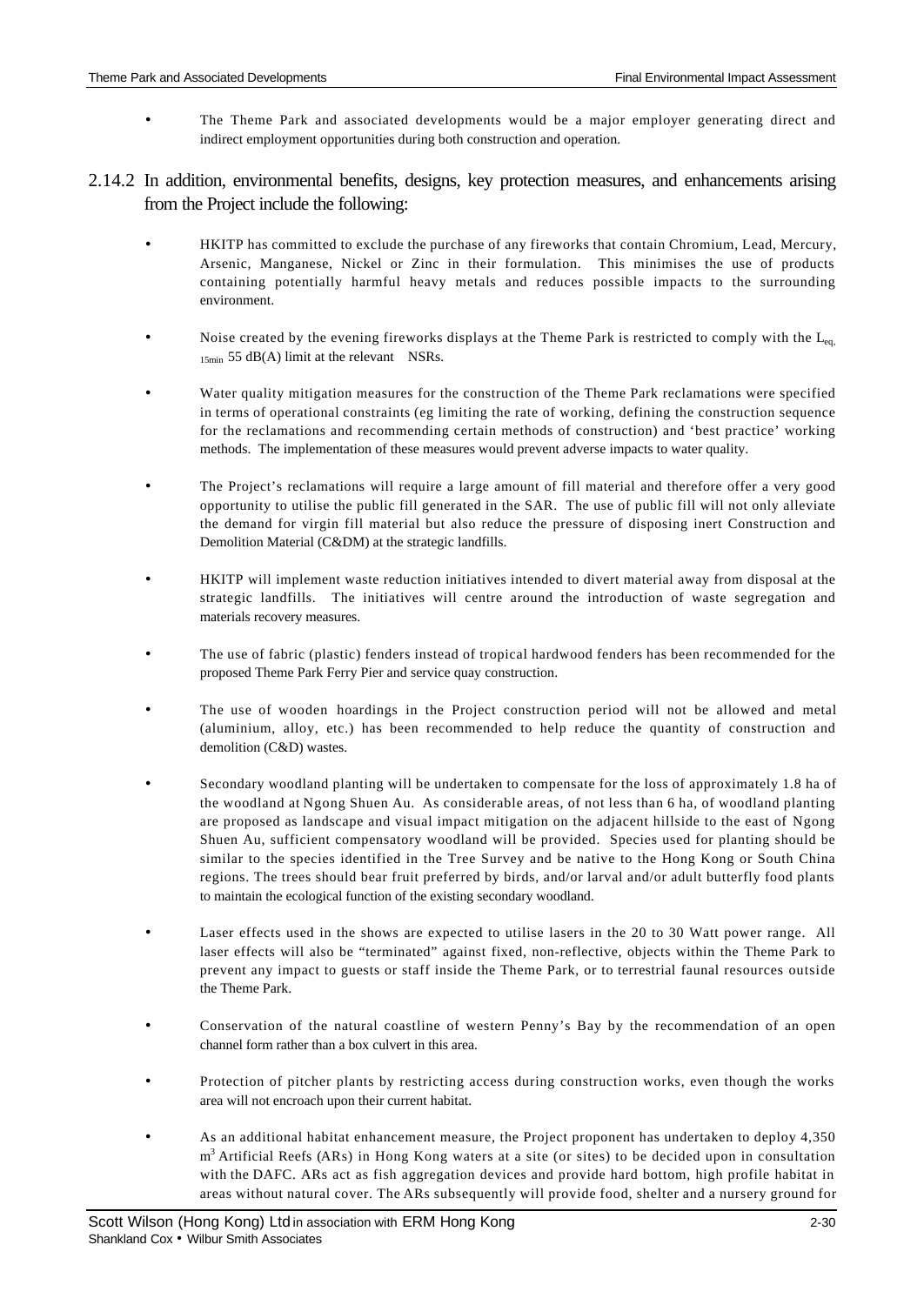commercial fish and, over the long term, enhance fishery stocks. Enhanced fish stocks in the area will not only benefit local fishermen but will also increase the availability of prey items for the seasonal population of marine mammals that uses the area.

- The sloping armour rock/concrete seawalls proposed for the Penny's Bay and Yam O reclamations have been demonstrated to become colonised by subtidal hard surface assemblages, such as soft corals, gorgonians and hard corals. Thus the potential habitat provided by the greater than 4.3 ha total surface is expected to mitigate for the loss of approximately 0.298 ha of high ecological value assemblages of hard corals within the reclamation sites.
- Environmental benefits arising from the conversion of land uses from port developments to tourism recreation purposes as the change from the originally planned port uses provides an opportunity to reduce the potential environmental impacts associated with port operation, including more heavy good vehicles in the Study Area causing noise and air pollution, hydrodynamic and water quality impacts, visual and glare impacts from 24 hour port operations.
- The public modes of transport to and from the Theme Park are expected to dominate the travel market, accounting for about 95% of all travel. Of the public modes, the rail mode will be dominant and will be complemented by other transport modes and the provision of integrated transport facilities (ie the PTIs at Yam O and the Theme Park) to improve accessibility by rail.

#### 2.14.3 Potential disbenefits associated with the proposed Project may include:

- Loss of natural shoreline and associated inter-tidal habitats;
- Loss of natural shallow coastal marine habitats:
- Potential impact to natural terrestrial habitats and fauna:
- Increased solid waste generation;
- Potential noise impacts;
- Potential air quality impact;
- Potential risk on storage and handling of fireworks;
- Potential water quality impacts; and
- Potential landscape, visual and cultural heritage impacts.
- 2.14.4 Other cumulative environmental impacts arising as a result of the Project at a territory-wide level may possibly include increased solid waste generation, air emissions and wastewater discharges associated with additional visitors associated with the Project (see *Section 15*).
- 2.14.5 The actual scope for adverse environmental impact of these potential disbenefits will be examined in this EIA relative to the assessment criteria laid down in the EIAO TM. Where appropriate, this EIA will identify conditions and requirements for the detailed design, construction and operation of the Project to mitigate against adverse environmental consequence, and will report on the overall environmental acceptability of residual impacts after proposed mitigation measures are implemented.

### **2.15 SCENARIOS WITH AND WITHOUT THE PROJECT**

- 2.15.1 A key development objective of the Project is to provide a world-class International Theme Park together with its related developments which is intended to transport guests into a world of imagination, fantasy and adventure. The Theme Park is also expected to become a core tourist attraction in the HK SAR.
- 2.15.2 Without the Project, the perceived benefits identified in *Section 2.14* will not be realised and environmental impacts described in this EIA will not arise.